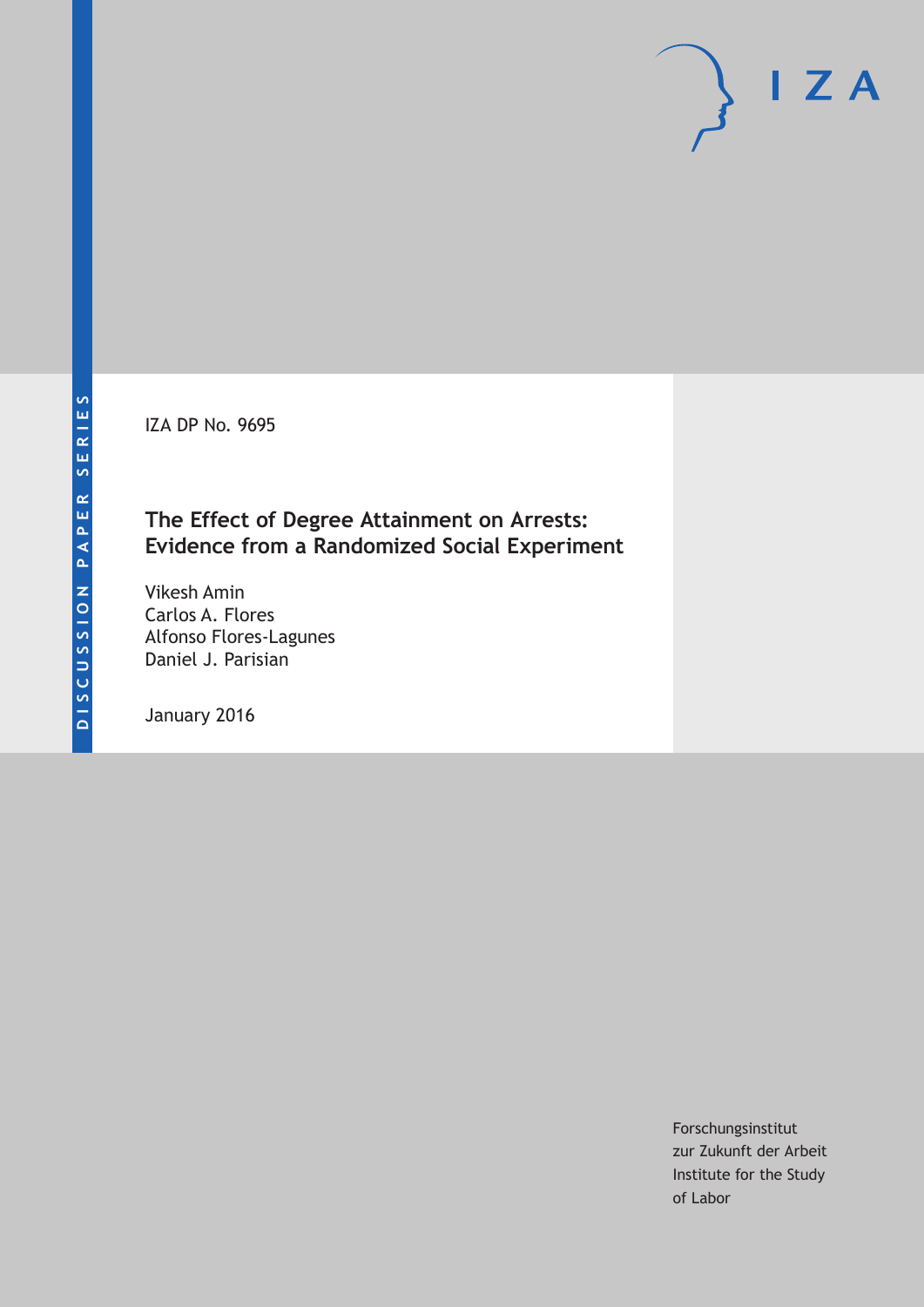# **The Effect of Degree Attainment on Arrests: Evidence from a Randomized Social Experiment**

## **Vikesh Amin**

*Central Michigan University* 

## **Carlos A. Flores**

*California Polytechnic State University* 

### **Alfonso Flores-Lagunes**

*Syracuse University and IZA*

## **Daniel J. Parisian**

*Mississippi State University* 

Discussion Paper No. 9695 January 2016

IZA

P.O. Box 7240 53072 Bonn **Germany** 

Phone: +49-228-3894-0 Fax: +49-228-3894-180 E-mail: iza@iza.org

Any opinions expressed here are those of the author(s) and not those of IZA. Research published in this series may include views on policy, but the institute itself takes no institutional policy positions. The IZA research network is committed to the IZA Guiding Principles of Research Integrity.

The Institute for the Study of Labor (IZA) in Bonn is a local and virtual international research center and a place of communication between science, politics and business. IZA is an independent nonprofit organization supported by Deutsche Post Foundation. The center is associated with the University of Bonn and offers a stimulating research environment through its international network, workshops and conferences, data service, project support, research visits and doctoral program. IZA engages in (i) original and internationally competitive research in all fields of labor economics, (ii) development of policy concepts, and (iii) dissemination of research results and concepts to the interested public.

IZA Discussion Papers often represent preliminary work and are circulated to encourage discussion. Citation of such a paper should account for its provisional character. A revised version may be available directly from the author.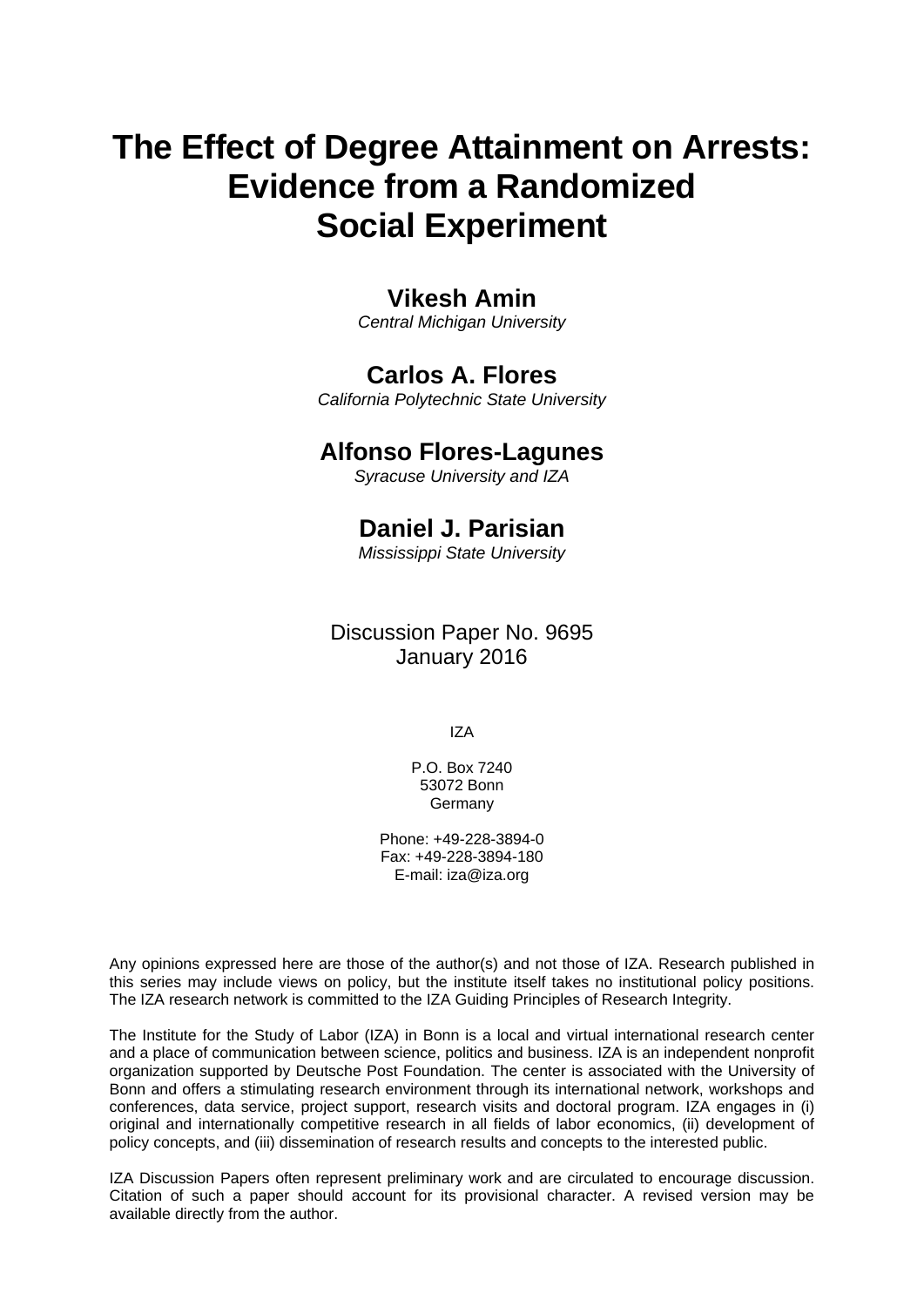IZA Discussion Paper No. 9695 January 2016

## **ABSTRACT**

## **The Effect of Degree Attainment on Arrests: Evidence from a Randomized Social Experiment\***

We examine the effect of educational attainment on criminal behavior using random assignment into Job Corps (JC) – the United States' largest education and vocational training program for disadvantaged youth – as a source of exogenous variability in educational attainment. We allow such random assignment to violate the exclusion restriction when used as an instrument by employing nonparametric bounds. The attainment of a degree is estimated to reduce arrest rates by at most 11.8 percentage points (about 32.6%). We also find suggestive evidence that the effects may be larger for males relative to females, and larger for black males relative to white males. Remarkably, our 95 percent confidence intervals on the causal effect of education on arrests are very similar to the corresponding confidence intervals on the same effect from studies exploiting changes in compulsory schooling laws as an instrumental variable in the estimation of the effect of education on arrest rates (e.g., Lochner and Moretti, 2004).

JEL Classification: I2, K42

Keywords: degree attainment, arrests, crime, social experiments

Corresponding author:

 $\overline{\phantom{a}}$ 

Alfonso Flores-Lagunes Department of Economics and Center for Policy Research Syracuse University 426 Eggers Hall Syracuse, NY 13244-1020 USA E-mail: afloresl@maxwell.syr.edu

<sup>\*</sup> We benefited from comments by the following conference discussants: Robynn Cox at the "Hispanic Economic Issues" conference organized by the American Society of Hispanic Economists and the Atlanta Fed, Pia Orrenious at the 2014 Southern Economics Association meetings, Jose Manuel Fernandez at the 2015 ASSA meetings, and Jorgen Hansen at the 2015 Western Economics Association International Conference. We have also benefited from comments by participants at the 2015 NY Camp Econometrics, the Conference in honor of Ron Oaxaca organized by the University of Arizona, the Workshop on Social and Labour Market Policy Evaluation with Administrative Data organized by the Luxembourg Institute of Socio-Economic Research (LISER), and the Center for Policy Research (CPR) at Syracuse University.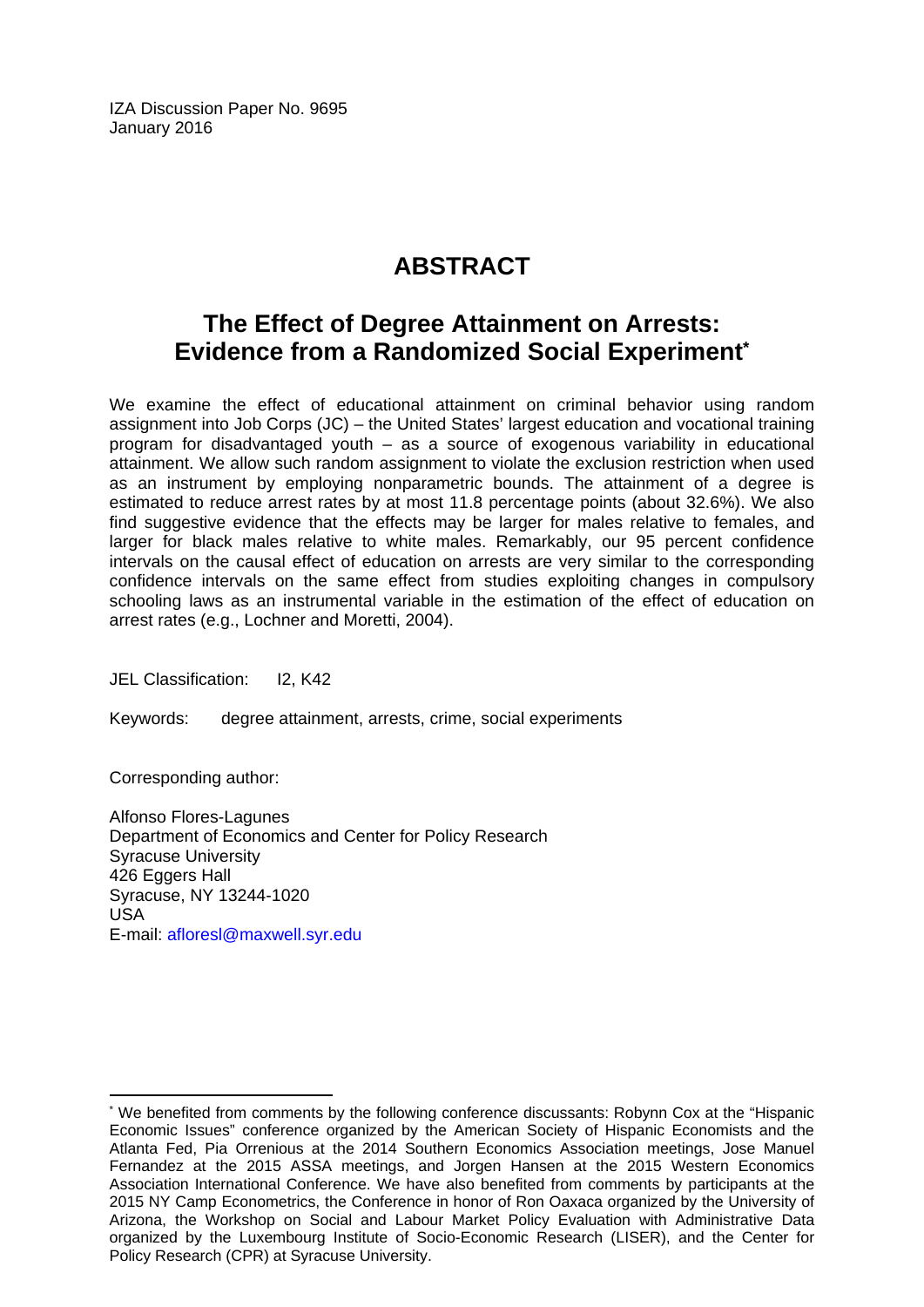#### 1 Introduction

Crime is an important public policy issue in the U.S. Despite falling crime rates since the 1980s, the U.S. incarceration rate is still more than 6 times that of the typical OECD nation (Kearney et al., 2014). Crime has significant negative effects on the mental wellbeing of both victims and nonvictims. Juvenile incarceration can also have lasting impacts on a young person's future (Aizer and Doyle, 2015). Moreover, youth from low-income families engage in riskier criminal behavior relative to higher-income counterparts (Kearney et al., 2014). Spending on police and law enforcement is the traditional policy mechanism to reduce crime. Policies to promote education attainment could present an alternative (e.g., Lochner, 2011).

Recent studies using variation in education arising from changes in compulsory schooling laws (CSLs) find that there are relatively large crime reducing effects of education. In their seminal paper, Lochner and Moretti (2004; hereafter LM) find that a one year increase in average education in the U.S. reduces state level arrest rates by 15%. Anderson (2014) estimates the reduced form effect of CSLs on crime in the U.S. He finds that exposure to a minimum dropout age of 18 reduces arrest rates of 16–18 year old males by 17%. An extra year of education reduces the conviction rate of men by 6.7% in Sweden (Hjalmarrson, Holmlund and Lindquist, 2015) and 21% in the UK (Machin, Marie, and Vujić, 2011). Both Hjalmarrson Holmlund, and Lindquist (2015) and Machin Marie, and Vujić  $(2011)$  also find no evidence of a causal effect of education on convictions for women. Stephens and Yang (2014) is the only study that we are aware of that does not find a causal effect of education on the probability of being incarcerated in the U.S.<sup>1</sup>

We contribute to the evidence on the effect of education on crime by estimating the effect of obtaining a high school, General Educational Development (GED), or vocational degree on arrests using an alternative source of exogenous variation in education under relatively weak assumptions. Specifically, we exploit exogenous variation from a randomly assigned U.S. training program for disadvantaged youth (Job Corps or JC) that generated significant variation in educational attainment. This population of eligible applicants to the training program (aged 16 to 24) is of policy interest since its educational attainment is low and is at a high risk of committing crimes.

Importantly, our work complements the literature using CSLs in several ways. First, that literature usually focuses on teenagers, who are likely to be affected by CSLs, while the intervention

<sup>&</sup>lt;sup>1</sup>In their table 2, column 2, Stephens and Yang (2014) use similar census data, method, and specification to LM (2004). The different results seem to be due to Stephens and Yang (2004) employing a more refined measure of CSLs that accounts for the timing of school requirement changes.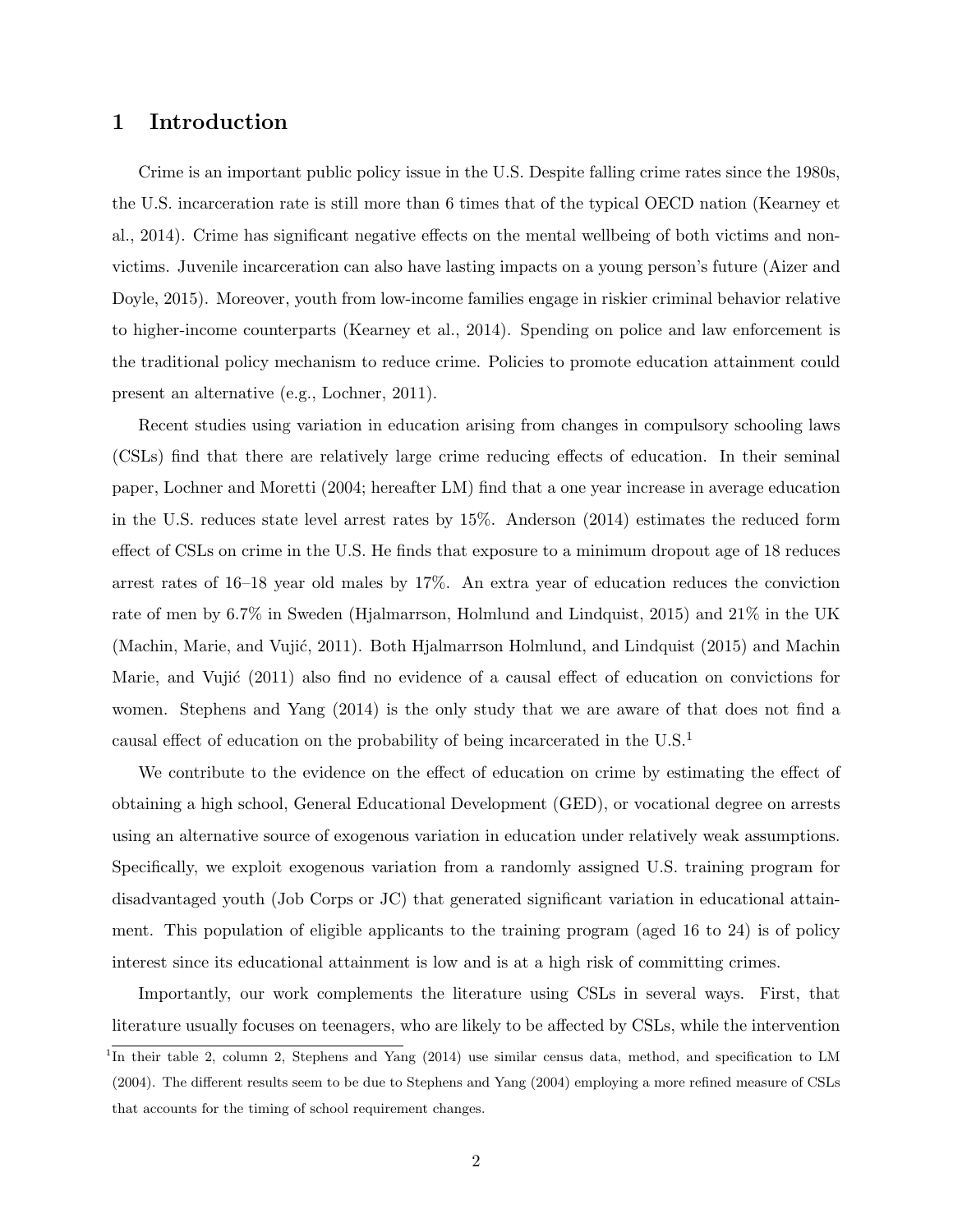we consider affected the educational attainment of 16 to 24 year olds. Second, we consider other types of education besides high school, such as GED and vocational degrees, which in some cases may be better suited for disadvantaged youths. Third, since CSLs are not randomly assigned, a potential threat to using them as a source of exogenous variation is that they could be endogenous. Indeed, some researchers have cast doubt on their exogeneity (e.g., Lang and Kropp, 1986; Stephens and Yang, 2014). Instead, we exploit exogenous variation coming from a randomized experiment. Fourth, in contrast to studies using CSLs as instruments—which require that all of the effect of CSLs on crime outcomes is only due to an increase in education—we let our instrument (random assignment to JC) violate the exclusion restriction by allowing it to have a direct effect on arrests; that is, we let assignment to JC affect arrests through channels other than education. We replace the exclusion restriction assumption with weak monotonicity assumptions on average potential outcomes.<sup>2</sup> Finally, the instrument we consider has a large effect on the education attainment of the individuals in our sample (about an 80% effect). In contrast, CSLs typically have modest effects on educational attainment (e.g., in LM (2004) the effect of CSLs on the probability of completing high school was  $3\%$  to  $5\%$ ). In exchange for those potential benefits, we forgo point identification and instead use nonparametric bounds to estimate, under relatively weak assumptions, a range of values where the true causal effect of education on arrests lies.

Remarkably, in spite of using a different source of exogenous variability, methodology, and sample, our 95 percent confidence interval on the causal effect of education on arrests is very similar to the corresponding confidence interval on the same effect from studies exploiting changes in CSLs as an instrumental variable in the estimation of the effect of education on arrest rates. We interpret this finding as providing more confidence that both approaches may indeed be pointing to plausible values where the true effect of education on arrests lies.<sup>3</sup>

A final contribution of the present work is to provide separate analyses of the relationship between education and arrests for different demographic groups by gender and race/ethnicity, and for different types of degrees attained. This is important since few studies report effects for different demographic groups (especially by race/ethnicity), while the lifetime likelihood of imprisonment

<sup>&</sup>lt;sup>2</sup>We do not take a stand as to whether CSLs are exogenous and satisfy the exclusion restriction assumption when used as instruments in this context. Indeed, as noted before, our purpose is to provide complementing evidence by focusing on a different source of exogenous variability in education and employing a different methodology.

<sup>3</sup>Consistency of results across studies employing different sources of variation, populations, and methods is a critical and commonly-used criteria for evaluating causality in fields like epidemiology, as it increases the confidence that a causal relation has indeed been found (see, e.g., Stein and Kline, 1983).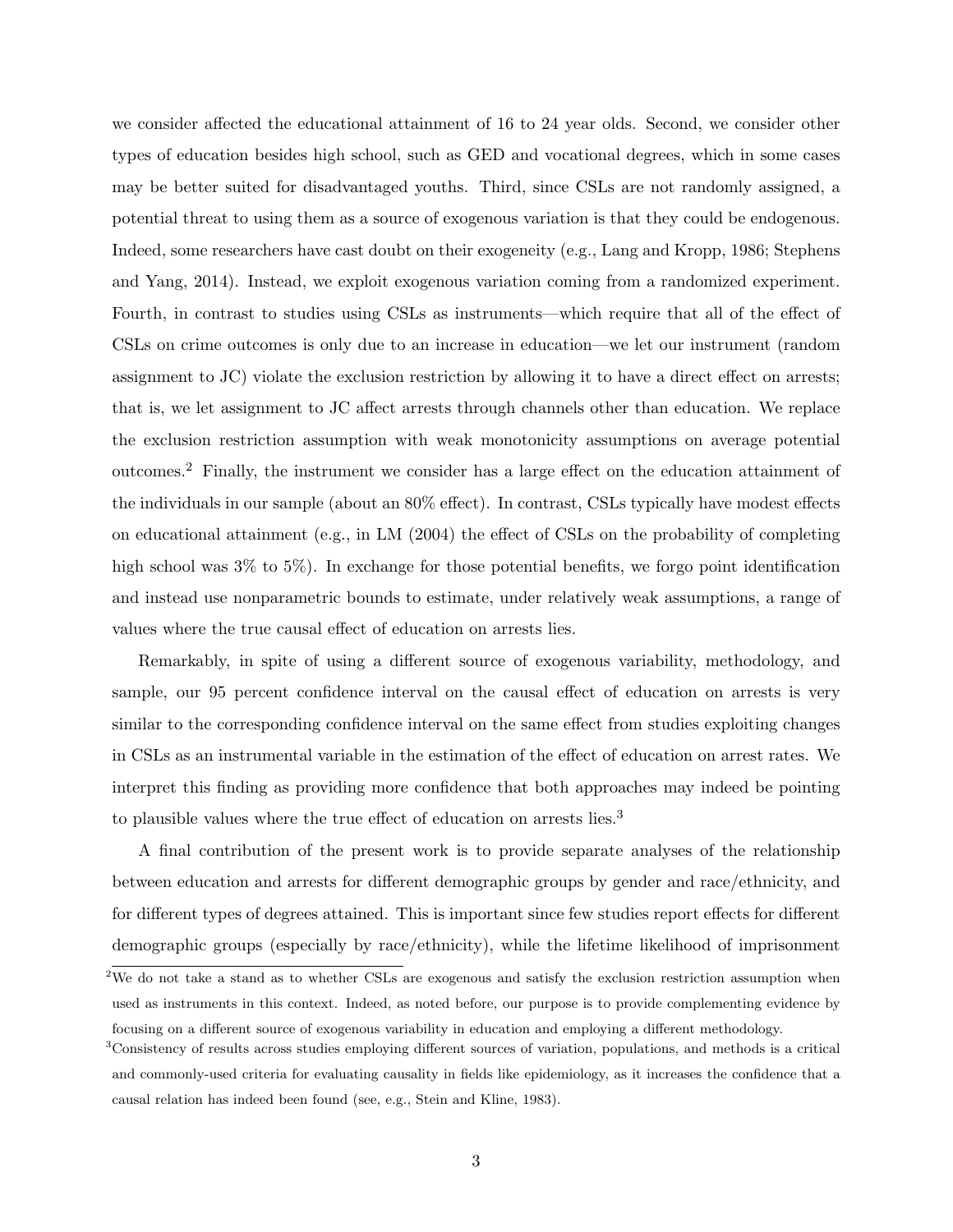varies widely over these groups. For instance, as of 2009, the lifetime likelihood of imprisonment was 5.9, 32, and 17 percent for white, black, and Hispanic males, respectively (Cox, 2010). Even fewer studies report crime-reducing effects of different education types, while there is evidence of differential financial effects between high school and GED degrees (Heckman and LaFontaine, 2006, 2010).

#### 2 Job Corps and the National Job Corps Study Data

#### 2.1 Job Corps

We analyze the effect of earning a degree on the probability of being arrested employing data from the National Job Corps Study (NJCS). Job Corps is a comprehensive education and vocational training program that provides free services to economically disadvantaged youths (aged 16–24) in the U.S. Its goals are to educate, train, and prepare adolescents and young adults for employment in purposeful careers, allowing them to live independently. To achieve its goals, JC provides academic and vocational training leading to the attainment of degrees (high school or GED) or certificates in a myriad of trades. In addition, JC offers other services such as residential accommodation, social skills training, counseling, health services, and job placement. These services are delivered nationwide through 125 centers located across the U.S. and Puerto Rico that service roughly 60,000 new applicants each year.

Admittance into JC requires that applicants meet a set of criteria regardless of their location. The applicants must: (1) be a legal U.S. resident; (2) be between the ages of 16 to 24; (3) have registered with the Selective Service System if a male over the age of 18; (4) have parental consent if under the age of 18; (5) be economically disadvantaged;<sup>4</sup> (6) live in an environment that limits the number of opportunities to participate in other programs; (7) need additional education, training, or job skills; (8) be free of serious behavioral issues;<sup>5</sup> (9) have a clean bill of health; (10) have found sufficient child care arrangements while actively participating in the program; and (11) posses the capability and aspirations to benefit from JC. The certification of these JC requirements is conducted by program-affiliated outreach and admissions offices. The characteristics of the population of JC applicants largely overlap with those of the relevant population in what pertains

 $4B$ eing economically disadvantaged, as defined by JC, means that the applicant's family receives public assistance (e.g., welfare or food stamps) and/or has an income that falls well below the poverty line.

<sup>&</sup>lt;sup>5</sup>Behavioral issues is somewhat broadly defined. This allows individuals who have been previously arrested to still be eligible for JC participation (Schochet et al., 2003).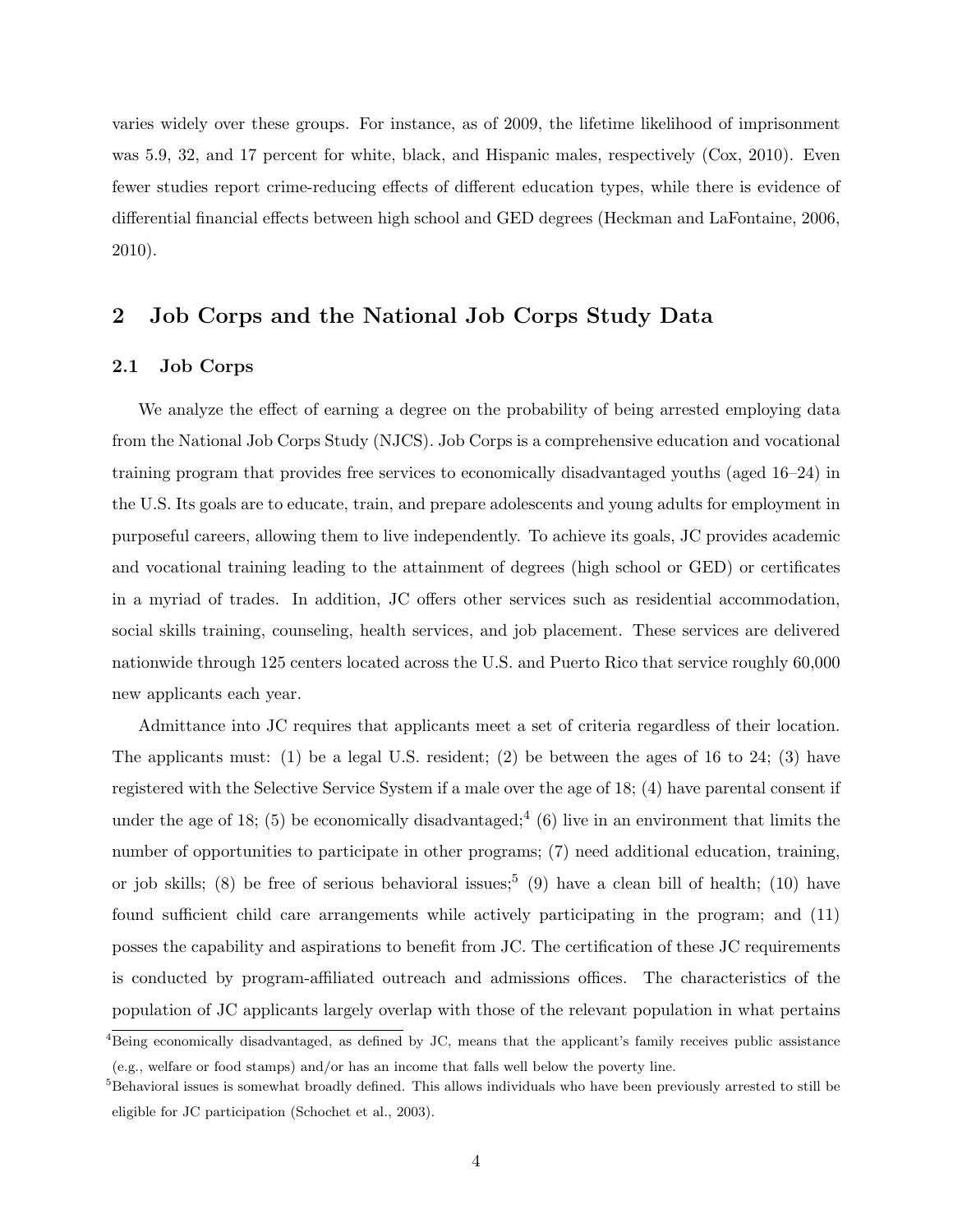to societal crime concerns (Kearney et al., 2014), and it is likely similar to the population that is affected by the CSLs (i.e., youth at risk of dropping out who would remain in school only due to the CSL).

Once enrolled, participants are given the opportunity to participate in a plethora of courses and services. Although the offerings may vary slightly from center to center, the aim of the program remains constant: provide a comprehensive education or vocational training experience to young, disadvantaged individuals. The educational curriculum provides classes in academic and vocational skills training environments (most JC participants enroll in both), which lead to the attainment of degrees or certificates—our treatment of interest. The academic track emphasizes the traditional skill sets learned in a high school setting (reading, writing, and math skills), with an end goal of a high school or GED degree. There is an explicit steering towards GED over high school degrees within JC (Schochet et al., 2001). Vocational training programs vary by center in an attempt to better prepare JC graduates for jobs in their local area. The vocational training programs typically cover the areas of business and clerical, health, culinary arts and hospitality, and building and construction (e.g., carpentry, electrical, plumbing, HVAC). JC centers adhere to an openexit educational philosophy that allows instruction to be individualized and self-paced; however, students can only be enrolled for an absolute maximum of 24 months. The average program duration for participants in JC is eight months (Schochet et al., 2001).

In addition to its educational offerings, JC provides numerous services to its students while enrolled in, as well as after completing the program. The highlight of the JC program is its residential nature, with most JC participants residing at the JC center they attend (only about 12% of participants are non-residential). This feature is important in our context because it implies that the scope of opportunities to engage in crime for JC participants is small given the adult supervision available within JC center residences. Indeed, JC participants likely experience arrest reductions through an incapacitation effect during their enrollment in the program. Additionally, JC provides participants with health and supportive services, the latter of which includes a stipend for the time enrolled in the program, counseling, and social skills training. When a student is preparing to exit the program and seek employment, JC placement agencies assist participants in all aspects of the job search process. Given the availability of these non-educational services to JC participants, it is important that we allow our instrument (random assignment into JC) to have an effect on arrests independently from degree attainment.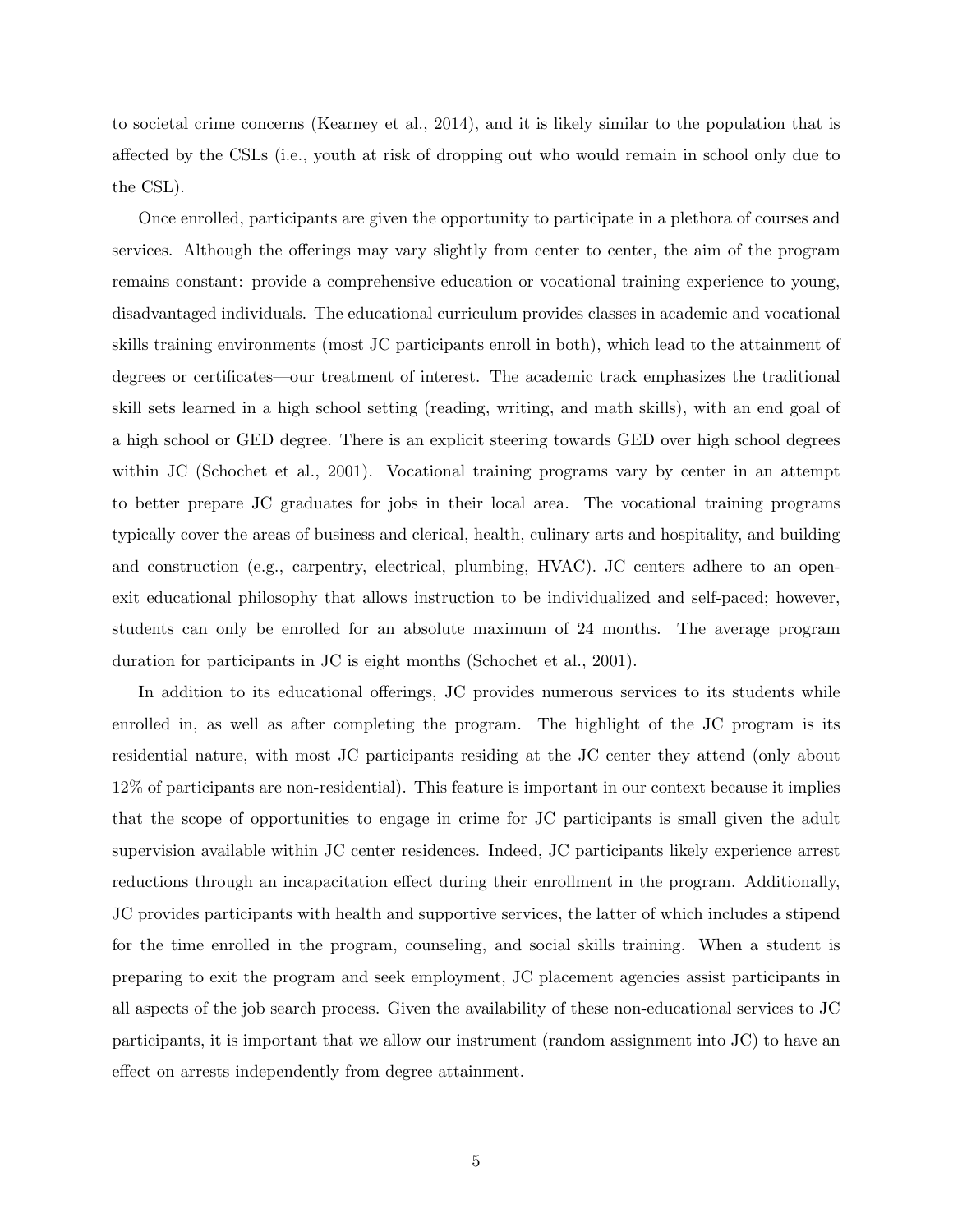#### 2.2 The National Job Corps Study

The National Job Corps Study (NJCS) was a randomized social experiment that began in 1993 with funding from the U.S. Department of Labor. Conducted by Mathematica Policy Research, Inc. (MPR), its task was to examine the effectiveness of JC over a wide range of categories, including program experiences and enrollment, the education and vocational training programs, labor market outcomes (e.g., earnings and employment), crime, and drug and alcohol use. The NJCS was conducted on all existing centers in the 48 contiguous states and the District of Columbia, virtually making it nationally representative. Intake into JC (and the NCJS) ran from November 1994 to February 1996. During this period, outreach and admissions counselors sent MPR lists containing the pre-screened, eligible pool of applicants (80, 833) to be randomly assigned to either a control group  $(5, 977)$ , a treatment group  $(9, 409)$ , or a non-research group (Schochet et al., 2001). The control group was barred from enrolling in JC for three consecutive years, although these individuals were allowed to enroll in other educational and training programs.<sup>6</sup> The treatment group members, upon notification about which center they were assigned to, were eligible to immediately enroll in JC, and most participants did so within the first month. Following random assignment and a baseline interview, the NJCS sample had follow-up interviews at 12-, 30-, and 48-months after random assignment.<sup>7</sup>

The random assignment in the NJCS was subject to noncompliance. Among eligible applicants that were allowed to enroll in JC (the treatment group), about 27 percent did not enroll in JC. Non-compliance was less of an issue for the control group, as only 1.4% of these individuals were able to enroll in JC before their three-year embargo ended. For this reason, the NJCS (e.g., Schochet et al., 2001) gave emphasis to estimation of intention-to-treat effects, which estimate the effects of random assignment and can be interpreted as the effects of the availability of the JC program. The NJCS also reported effects "per participant" estimated using random assignment as an instrumental variable for actual enrollment in JC. Importantly, this noncompliance has only a minor interpretation consequence for our estimates (see footnote 12 in the next section).

<sup>&</sup>lt;sup>6</sup>Indeed, 72% of the control group individuals enrolled in educational and training programs and 27% earned degrees during the time covered by the NJCS.

<sup>7</sup>The baseline interview was conducted after random assignment, resulting in a response rate of 95 percent. Response rates for the 12-, 30-, and 48-month follow-up interviews remained high at 90, 79, and 80 percent, respectively (Schochet et al., 2001). Throughout the analysis below, we utilize NJCS-supplied probability weights to account for interview non-response items and the different sampling into control and treatment groups for some individuals. The construction of these sample weights is described in Schochet (2001).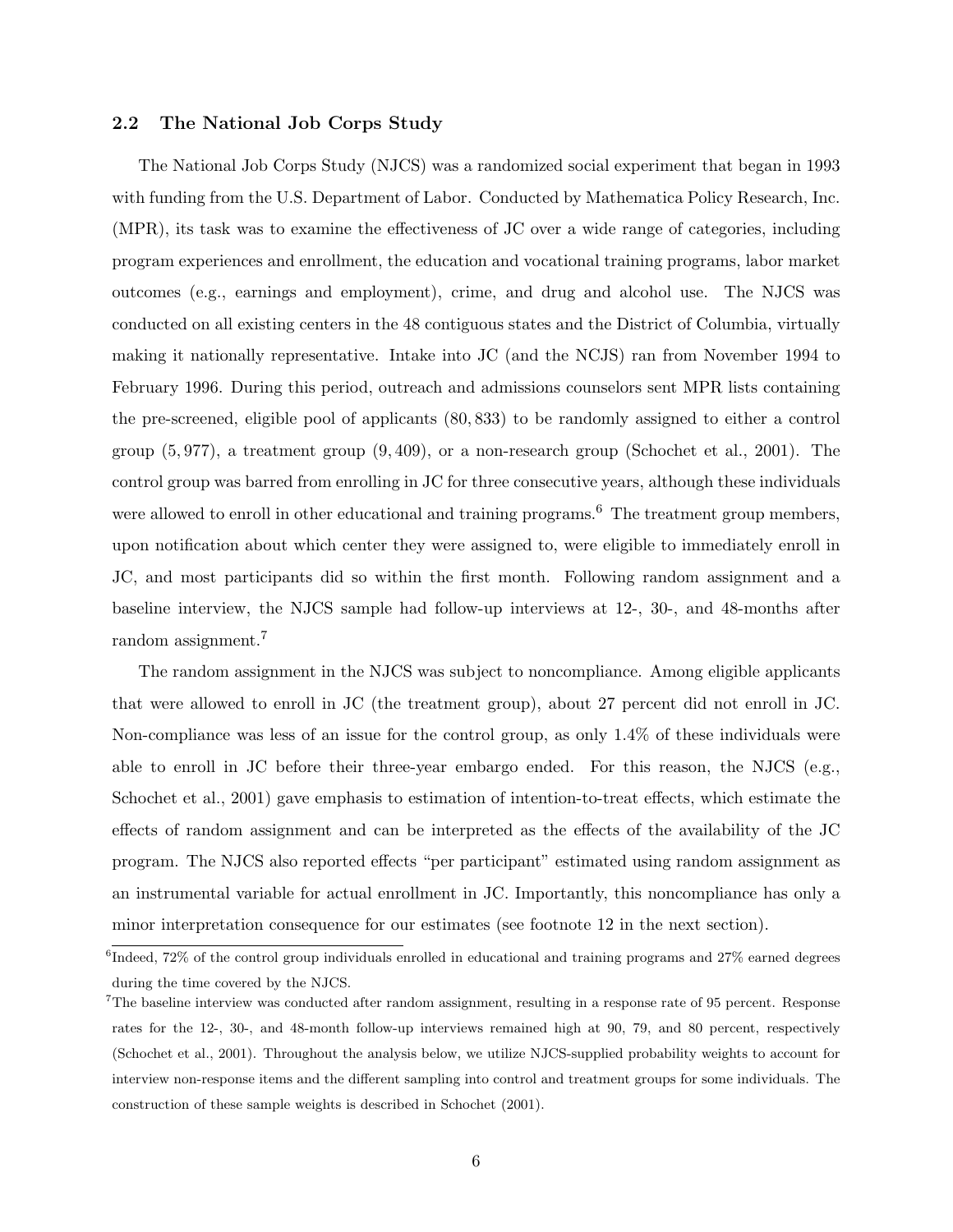Using differences-in-means estimates of the intention-to-treat parameter, Schochet et al. (2001) finds significant negative effects of random assignment to JC on the incidence of arrests. Specifically, the NJCS reports the reduction in arrests to be 3.7 percentage points over the entire follow-up period (a reduction of 11.35% relative to the control mean), the result of 32.6% of the control group members reporting arrests compared to 28.8% of the treatment group members. The largest reduction in arrest rates is observed over the first year after randomization with arrests being reduced by 30%, then decreasing to around 10% over each of the next 3 years, which they attribute to the incapacitation effect of JC. The estimated effect per participant on arrests is a statistically significant -5.2 percentage points (a reduction of 15.8% relative to the control mean). The NJCS also estimated the effects of JC on arrests for some subgroups. Based on per-participant estimates, Schochet et al. (2008) report reductions in the arrest rates for whites, blacks, and Hispanics, although the effect is only statistically significant for whites and blacks at 5.9 and 5.4 percentage points, respectively. With regards to gender, both male and females are estimated to experience reductions in their arrest rates (6.8 and 2.2 percentage points; 15.6% and 13.3%, respectively), with only the reduction for males being statistically significant.

Another relevant component of the NJCS for the present work relates to the findings of the impact of random assignment on the educational and vocational achievements of the sample. While nearly 80% of those applying to JC lacked a high school diploma or GED certificate, 47% of treatment group individuals that fall into this category earned one of the aforementioned credentials by the study's end, compared to 27% of the control group. Schochet et al. (2001) document that treatment group members receive, on average, 1,581 hours of educational instruction and training over the study period, compared to only 853 hours for the control group members (recall that the control group members were prevented from enrolling in JC, but they were not barred from entering other programs). Overall, 5.3 (7.5), 42 (27), and 38 (15) percent of the treatment (control) group members receive a high school diploma, GED, or vocational degree, respectively. Given the extensive gains in education and training—and particularly degree attainment—that treatment group members receive, random assignment to JC represents a strong potential instrument for degree attainment.

#### 2.3 Data and Descriptive Statistics

Our sample comes from the public-use NJCS data set, and is thus representative of the population of eligible applicants to JC in 1994–1996 in the contiguous U.S. It consists of 7,953 youth (3,161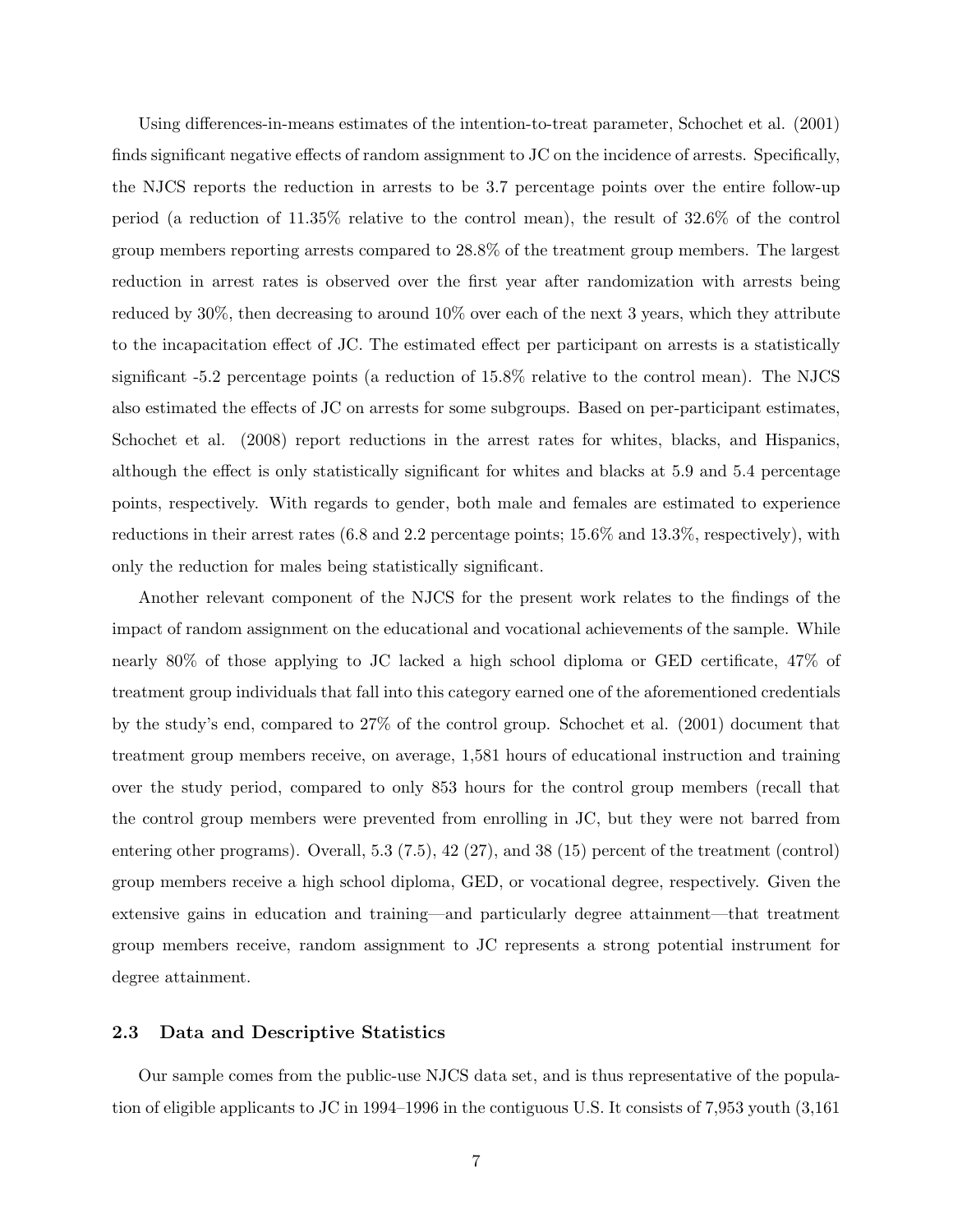assigned to the control group and 4,792 to the treatment group), of which 4,724 are male, 3,229 female, 3,979 black, 2,036 white, and 1,404 Hispanic. This sample is smaller than the originally randomized sample of 15,386 individuals in the NJCS. It has been documented (e.g., Schochet et al., 2001; Schochet et al., 2008) that non-response in the different survey follow-ups in the NJCS results in about 26 percent attrition. However, our use of NJCS-supplied probability weights ameliorate this attrition since they account for interview non-response items (Schochet, 2001). Specifically, in our sample, we lose 4,385 observations due to survey non-response and due to missing key baseline characteristics, and 314 observations due to missing values in individuals' arrest history. Additionally, we drop 2,734 individuals who already had a degree at the time of the baseline interview, so that individuals in the sample start off without degrees. Given that degree attainment at baseline is a pre-treatment characteristic, the observations dropped are balanced between treatment and control groups. Overall, the sample we use is similar in size to other analyses using NJCS data, such as Lee (2009), Flores and Flores-Lagunes (2013), Blanco et al. (2013), Eren and Ozbeklik (2014), and Bampasidou et al. (2014).

Before presenting summary statistics of our sample, recall that we will employ the indicator for random assignment to JC (treatment group) in the NJCS as an instrumental variable. Our treatment variable of interest is an indicator for degree attainment (whether or not it was earned in JC) between random assignment and the 8 subsequent quarters. Our outcome variable is an indicator for having been arrested between quarters 1 and 16 after randomization (the latter is the last quarter of the follow-up period in the NJCS).<sup>8</sup> Given the 4-year window in which the individuals are followed, it is important to carefully construct the treatment and outcome variables. For this reason, for each individual in the sample, we "start the clock" to measure these variables at the week in which randomization took place, counting either 8 or 16 quarters after this week, for degree attainment or incidence of arrests, respectively. Regarding the outcome, note that its measurement overlaps in timing with the measurement of degree attainment. We do this to capture both the incapacitation and opportunity cost effects of education (for many individuals the first eight quarters would represent incapacitation effects), and because it has been documented (e.g., Schochet et al., 2001) that the effects of the program on arrests are considerably higher during the first year. Nevertheless, a potential concern is that of "reverse causality"—that being arrested could affect whether an individual attains a degree. In Section 4 we also undertake an analysis in

<sup>&</sup>lt;sup>8</sup>The arrest indicator is constructed from self-reports. There is evidence that the NJCS data on arrests appears to be consistent with official crime records (Needels and Burghardt, 2000).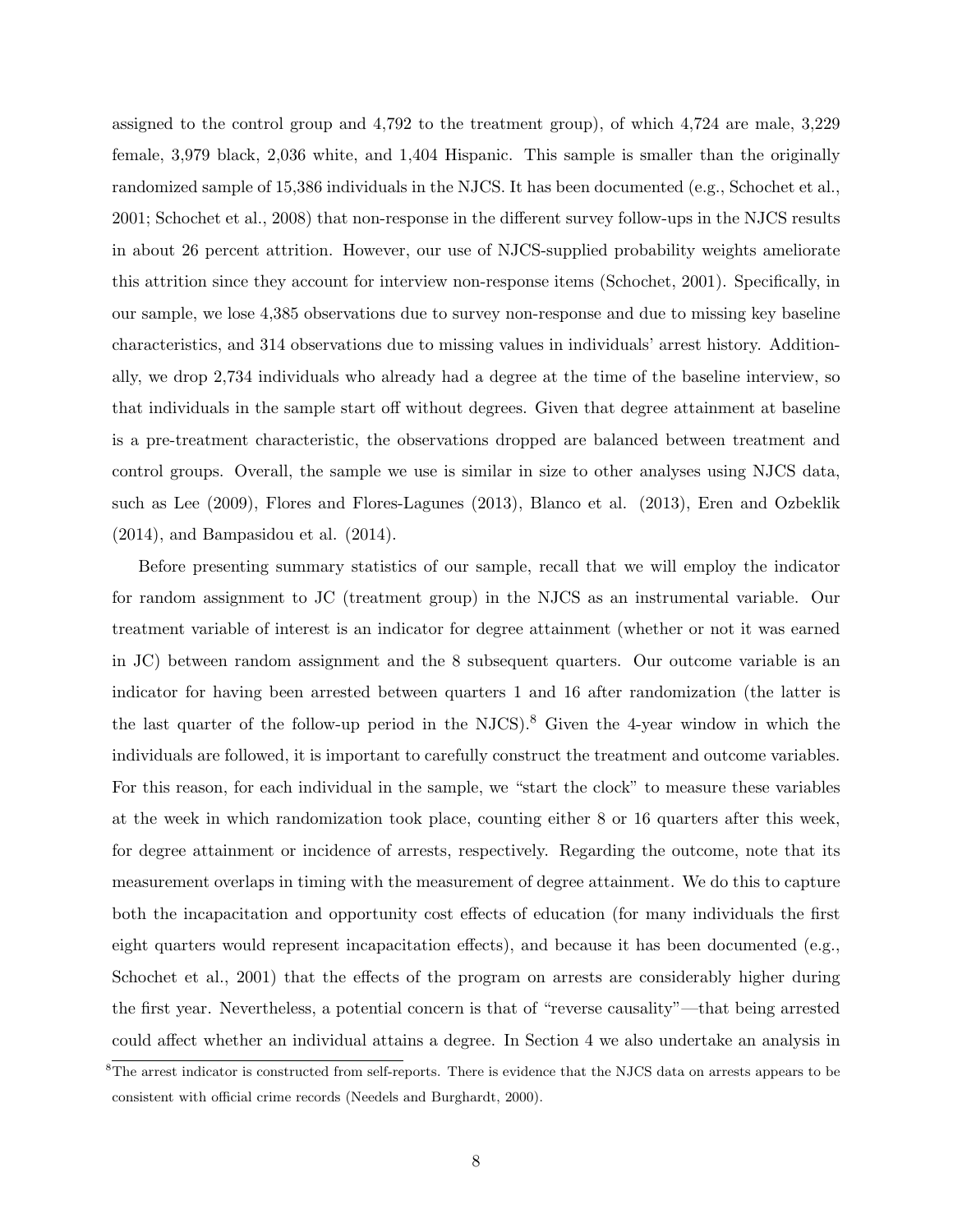which arrest outcomes are considered after the timing allowed for degree attainment (i.e., quarters 9 through 16), which yields largely similar results.

|                                             |         |           |         | Difference      |
|---------------------------------------------|---------|-----------|---------|-----------------|
| Variable                                    | Full    | Males     | Females | Males - Females |
| Selected demographic variables at baseline  |         |           |         |                 |
| Female                                      | 0.420   |           | ÷,      |                 |
|                                             | (0.006) | $\bar{a}$ |         |                 |
| Age                                         | 17.702  | 17.663    | 17.757  | $-0.094**$      |
|                                             | (0.019) | (0.025)   | (0.031) | (0.040)         |
| White                                       | 0.261   | 0.297     | 0.211   | $0.086***$      |
|                                             | (0.005) | (0.007)   | (0.007) | (0.010)         |
| Black                                       | 0.496   | 0.469     | 0.534   | $-0.065***$     |
|                                             | (0.006) | (0.012)   | (0.006) | (0.013)         |
| Hispanic                                    | 0.174   | 0.165     | 0.185   | $-0.020**$      |
|                                             | (0.004) | (0.005)   | (0.007) | (0.009)         |
| Married                                     | 0.033   | 0.020     | 0.050   | $-0.030***$     |
|                                             | (0.002) | (0.002)   | (0.004) | (0.004)         |
| Has child/children                          | 0.163   | 0.086     | 0.268   | $-0.182***$     |
|                                             | (0.004) | (0.004)   | (0.008) | (0.009)         |
| Selected education and crime variables      |         |           |         |                 |
| Highest grade completed at baseline         | 9.623   | 9.588     | 9.672   | $-0.084***$     |
|                                             | (0.015) | (0.019)   | (0.024) | (0.030)         |
| Degree attained by quarter 8                | 0.286   | 0.271     | 0.308   | $-0.038***$     |
|                                             | (0.005) | (0.006)   | (0.008) | (0.010)         |
| Ever been arrested by baseline              | 0.275   | 0.338     | 0.188   | $0.149***$      |
|                                             | (0.005) | (0.007)   | (0.007) | (0.010)         |
| Arrested between baseline and quarter 16    | 0.331   | 0.443     | 0.175   | $0.268***$      |
|                                             | (0.005) | (0.007)   | (0.007) | (0.010)         |
| Selected labor market variables at baseline |         |           |         |                 |
| Employed                                    | 0.617   | 0.638     | 0.589   | $0.048***$      |
|                                             | (0.005) | (0.007)   | (0.009) | (0.011)         |
| Weekly earnings                             | 117.30  | 130.86    | 98.57   | 32.29***        |
|                                             | (1.43)  | (1.98)    | (1.99)  | (2.80)          |
| Observations                                | 7,953   | 4,724     | 3,229   |                 |

Table 1: Summary Statistics of Selected Variables for Full Sample and by Gender

Note: Standard errors in parentheses.

 $\ast\ast$  and  $\ast\ast\ast$  indicate significance at the 95 and 99 percent confidence levels, respectively.

Table 1 presents the average of selected characteristics at baseline for the full sample, males and females, as well as the difference between the average characteristics for the two genders. The selected characteristics at baseline include demographics, education and crime related variables, and employment and earnings information. The first column (for the full sample) shows that the average JC applicant who did not have a degree at baseline is a black male who is about 17.7 years old, not married, and has no children. With regards to education, the average applicant has completed a little more than 9.6 years of schooling, and 29% of applicants earn at least one degree within 8 quarters from randomization. Furthermore, about 61.7% of applicants are employed at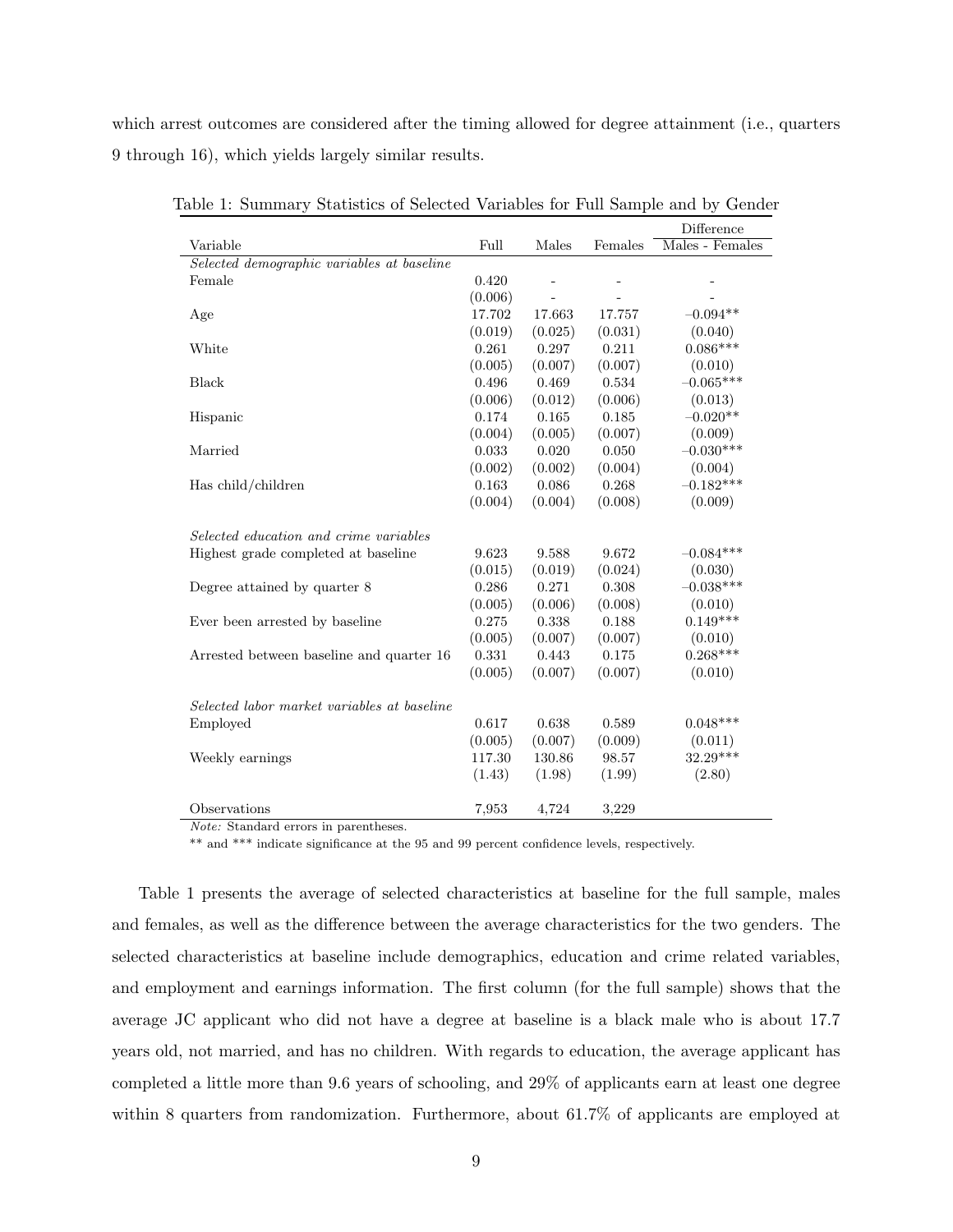baseline and earn around \$117 per week; while 27.5% have an arrest history at baseline and 33% will be arrested within 16 quarters after randomization. There are stark differences between males and females, as can be seen in the last column of Table 1. Males are significantly more likely to be white, younger, not married and without children, have lower academic achievements, and be involved in criminal activity (both at baseline and by quarter 16) than their female counterparts. With regards to labor market outcomes, the average male JC applicant has higher weekly earnings at baseline and is more likely to be employed.

|                                             |              |         |          |             | Sample Differences |             |
|---------------------------------------------|--------------|---------|----------|-------------|--------------------|-------------|
| Variable                                    | <b>Black</b> | White   | Hispanic | Bl. - Wh.   | Bl. - Hisp.        | Hisp. - Wh. |
| Selected demographic variables at baseline  |              |         |          |             |                    |             |
| Age                                         | 17.599       | 17.627  | 17.759   | $-0.028$    | $-0.160**$         | 0.132       |
|                                             | (0.036)      | (0.044) | (0.064)  | (0.057)     | (0.073)            | (0.078)     |
| Married                                     | 0.010        | 0.021   | 0.041    | $-0.011**$  | $-0.030***$        | $0.020**$   |
|                                             | (0.002)      | (0.004) | (0.007)  | (0.004)     | (0.007)            | (0.008)     |
| Has child/children                          | 0.098        | 0.052   | 0.120    | $0.047***$  | $-0.021$           | $0.068***$  |
|                                             | (0.006)      | (0.006) | (0.012)  | (0.009)     | (0.013)            | (0.013)     |
|                                             |              |         |          |             |                    |             |
| Selected education and crime variables      |              |         |          |             |                    |             |
| Highest grade completed at baseline         | 9.623        | 9.591   | 9.516    | 0.032       | $0.106**$          | $-0.075$    |
|                                             | (0.026)      | (0.034) | (0.047)  | (0.043)     | (0.054)            | (0.058)     |
| Degree attained by quarter 8                | 0.244        | 0.317   | 0.261    | $-0.073***$ | $-0.016$           | $-0.057***$ |
|                                             | (0.009)      | (0.012) | (0.016)  | (0.015)     | (0.018)            | (0.020)     |
| Ever been arrested by baseline              | 0.318        | 0.374   | 0.329    | $-0.055***$ | $-0.011$           | $-0.045***$ |
|                                             | (0.010)      | (0.013) | (0.017)  | (0.016)     | (0.019)            | (0.021)     |
| Arrested between baseline and quarter 16    | 0.467        | 0.439   | 0.397    | 0.027       | $0.070***$         | $-0.043$    |
|                                             | (0.011)      | (0.013) | (0.017)  | (0.017)     | (0.020)            | (0.022)     |
|                                             |              |         |          |             |                    |             |
| Selected labor market variables at baseline |              |         |          |             |                    |             |
| Employed                                    | 0.574        | 0.731   | 0.656    | $-0.158***$ | $-0.083***$        | $-0.075***$ |
|                                             | (0.010)      | (0.012) | (0.017)  | (0.016)     | (0.020)            | (0.021)     |
| Weekly earnings                             | 107.33       | 164.71  | 133.27   | $-57.38***$ | $-25.94***$        | $-31.44***$ |
|                                             | (2.55)       | (4.00)  | (4.79)   | (4.75)      | (5.43)             | (6.24)      |
|                                             |              |         |          |             |                    |             |
| Observations                                | 2,223        | 1,394   | 783      |             |                    |             |

Table 2: Summary Statistics of Selected Variables for Males, by Race/Ethnicity

Note: Standard errors in parentheses.

\*\* and \*\*\* indicate significance at the 95 and 99 percent confidence levels, respectively.

Due to the lower incidence of arrests and smaller sample for females relative to males, our analysis with regards to race/ethnicity focuses on males. Table 2 shows the average of selected characteristics for black, Hispanic, and white males, as well as the differences between each of the subgroups. White applicants are more likely to earn a degree within two years of randomization, ever been arrested by baseline, and be employed and have higher weekly earnings at baseline, while they are less likely to have had children by the baseline interview. Additionally, white males are more (less) likely to be married than their black (Hispanic) counterparts, while blacks are more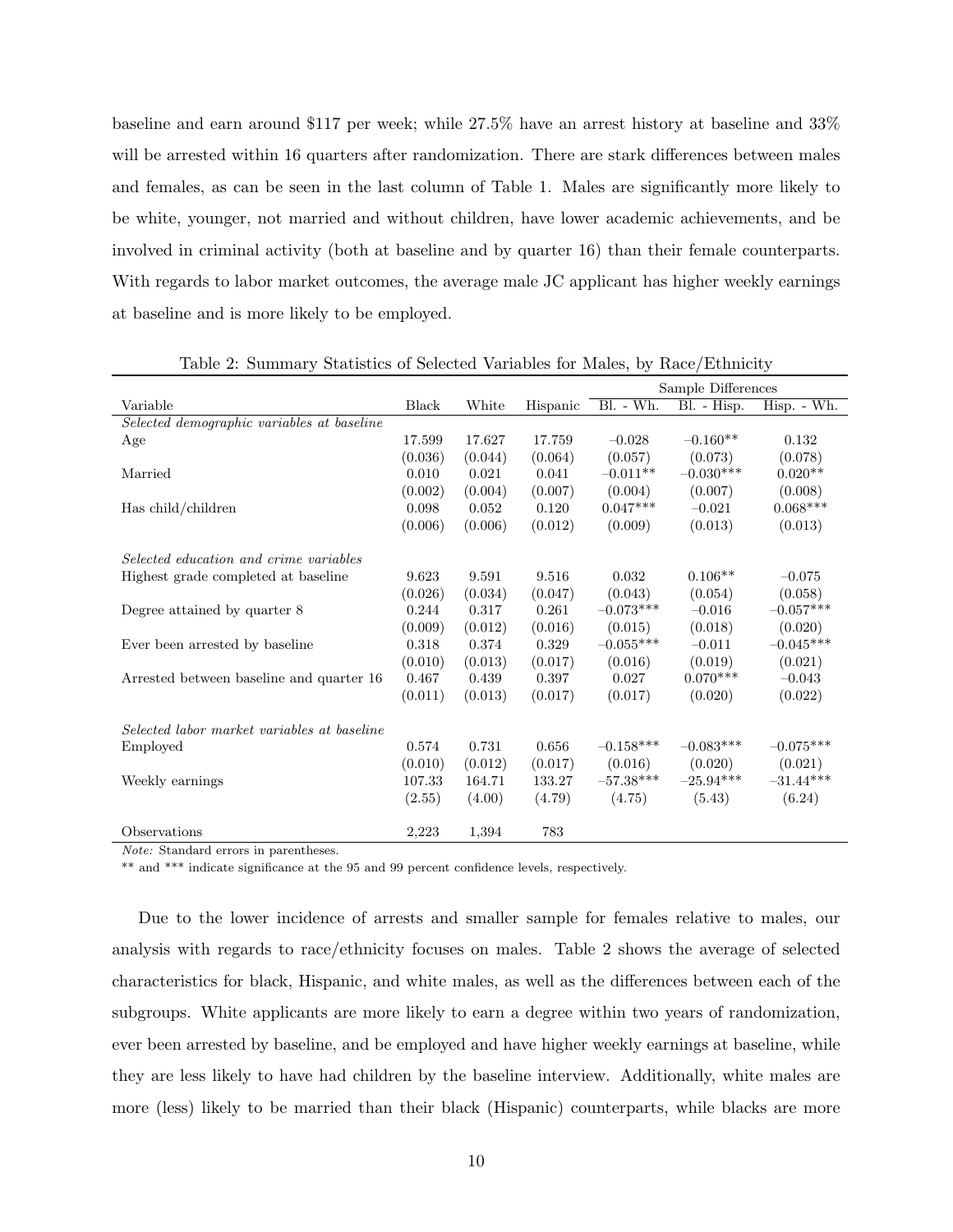likely to be younger than Hispanic applicants. Compared to black males, Hispanic males are more likely to be employed and married at baseline, and also earn almost \$26 a week more on average. Although black males have completed higher grades than Hispanics at the baseline interview, they are more likely to be arrested between baseline and quarter 16 after randomization.

Table 3 presents summary statistics of selected variables for each of the samples by degree attainment status by quarter 8. For the full sample, degree earners are significantly more likely to be female, older, white, and less likely to be black or have children. They also have completed higher grades and are less likely to ever been arrested by baseline. Lastly, degree earners are less likely to have received public benefits by baseline and have better labor market outcomes at baseline: more likely to be employed and higher weekly earnings.

As for the other samples, the direction and statistical significance of their differences between degree earners and non-earners are very similar to those of the full sample, with some noteworthy exceptions across race and ethnic groups. Relative to the differences in the full sample, white degree earners are not significantly more likely to be employed and have higher earnings. In contrast, black degree earners are both more likely to be employed and have higher earnings. Hispanic degree earners are more likely to be employed, but do not significantly earn more. Across all races and ethnic groups there is no significant difference in arrest probabilities at baseline between degree earners and non-earners, although the former are significantly less likely to have been arrested by quarter 16. Finally, for each race/ethnicity, there is no significant difference between degree earners and non-earners in the likelihood of having received public benefits by baseline.

Overall, the differences in average baseline characteristics between degree earners and nonearners provide suggestive evidence of selection into degree attainment status, for each of the samples. The econometric approach employed uses randomization into JC as a source of exogenous variation to construct our bounds on the effect of degree attainment on arrests, thereby accounting for this selection.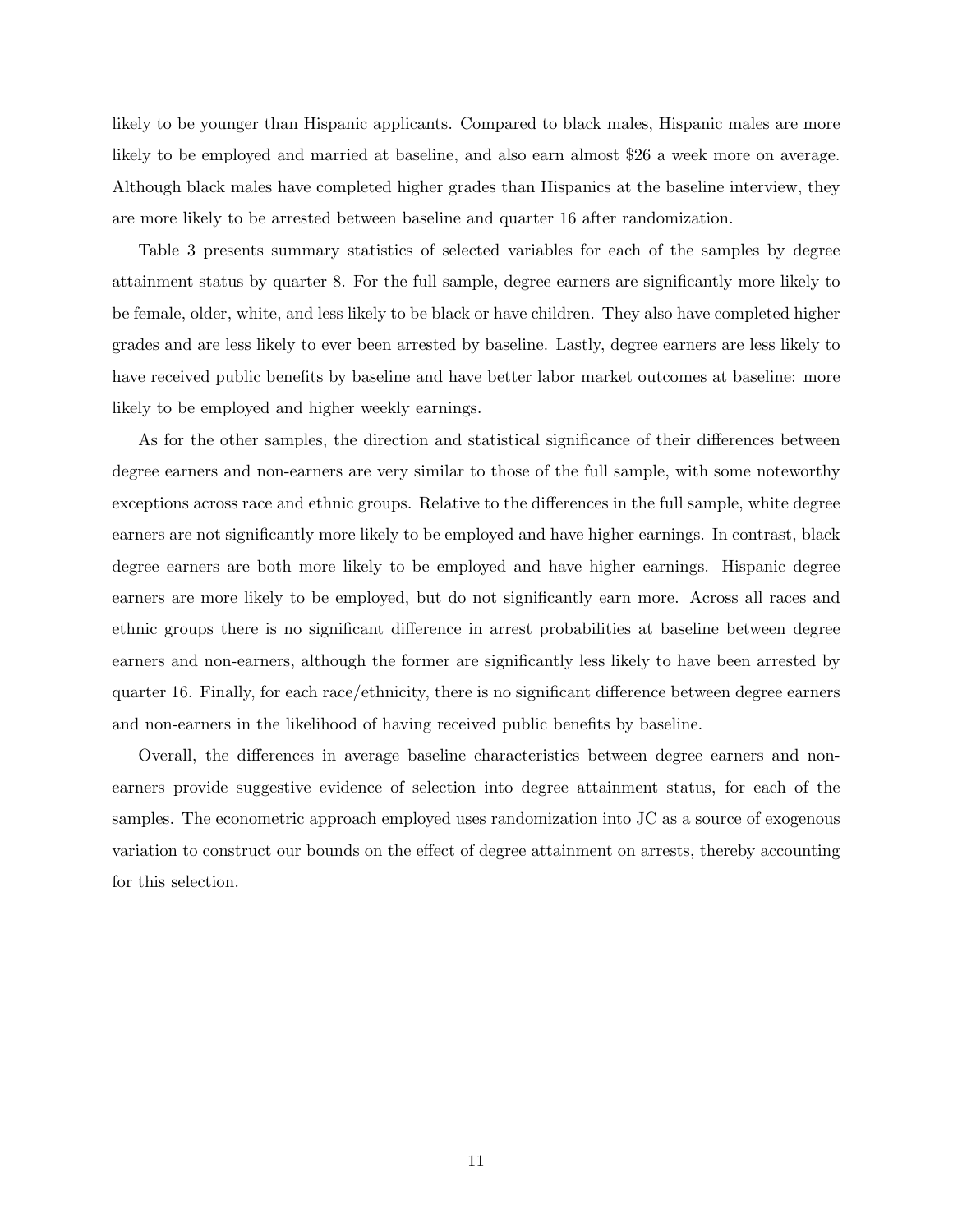|                                                                                                                                     |         | Table 3:  |                                                 |         |         |                                              |           |         |                              |           |             |                    | Summary Statistics of Selected Variables By Degree Attainment Status |                    |                                              |         |                |                              |
|-------------------------------------------------------------------------------------------------------------------------------------|---------|-----------|-------------------------------------------------|---------|---------|----------------------------------------------|-----------|---------|------------------------------|-----------|-------------|--------------------|----------------------------------------------------------------------|--------------------|----------------------------------------------|---------|----------------|------------------------------|
|                                                                                                                                     |         | Full      |                                                 |         | Males   |                                              |           | Females |                              |           | Black Males |                    |                                                                      | White Males        |                                              |         | Hispanic Males |                              |
| Variable                                                                                                                            | $D=0$   |           | $\mathrm{Diff}$                                 | $D=0$   | Ï       | $\mathrm{Diff}$                              | $D=0$     | $D=1$   | $\mathop{\rm Diff}\nolimits$ | $D=0$     | ∏<br>¤      | Diff               | $D=0$                                                                | $\overline{D} = 1$ | Diff                                         | $D=0$   | ∏<br>Д         | $\mathop{\rm Diff}\nolimits$ |
| Selected demographic variables at baseline                                                                                          |         |           |                                                 |         |         |                                              |           |         |                              |           |             |                    |                                                                      |                    |                                              |         |                |                              |
| Female                                                                                                                              | 0.407   | 0.452     | ***                                             |         |         |                                              |           |         |                              |           |             |                    |                                                                      |                    |                                              |         |                |                              |
|                                                                                                                                     | (0.007) | (0.010)   |                                                 |         |         |                                              |           |         |                              |           |             |                    |                                                                      |                    |                                              |         |                |                              |
| $A$ ge                                                                                                                              | 17.598  | 17.962    | $***$                                           | 17.542  | 17.988  | ***                                          | 17.680    | 17.930  | $**\n$                       | 17.456    | 18.042      | ***                | 17.521                                                               | 17.855             | ***                                          | 17.681  | 17.983         | $*_*$                        |
|                                                                                                                                     | (0.024) | (0.033)   |                                                 | (0.030) | (0.045) |                                              | (0.039)   | (0.048) |                              | (0.041)   | (0.070)     |                    | (0.056)                                                              | (0.071)            |                                              | (0.077) | (0.110)        |                              |
| White                                                                                                                               | 0.243   | 0.307     | ***                                             | 0.278   | 0.349   | $***$                                        | 0.191     | 0.257   | ***                          |           |             |                    |                                                                      |                    |                                              |         |                |                              |
|                                                                                                                                     | (0.006) | (0.009)   |                                                 | (0.008) | (0.013) |                                              | (0.008)   | (0.013) |                              |           |             |                    |                                                                      |                    |                                              |         |                |                              |
| Black                                                                                                                               | 0.512   | 0.457     | ***                                             | 0.486   | 0.423   | $***$                                        | 0.550     | 0.498   | ***                          |           |             |                    |                                                                      |                    |                                              |         |                |                              |
|                                                                                                                                     | (0.007) | (0.010)   |                                                 | (0.009) | (0.014) |                                              | (0.011)   | (0.015) |                              |           |             |                    |                                                                      |                    |                                              |         |                |                              |
| Hispanic                                                                                                                            | 0.177   | $0.165\,$ |                                                 | 0.167   | 0.159   |                                              | 0.191     | 0.172   |                              |           |             |                    |                                                                      |                    |                                              |         |                |                              |
|                                                                                                                                     | (0.007) | (0.007)   |                                                 | (0.007) | (0.007) |                                              | (0.007)   | (0.007) |                              |           |             |                    |                                                                      |                    |                                              |         |                |                              |
| Married                                                                                                                             | 0.033   | 0.031     |                                                 | 0.021   | 0.017   |                                              | 0.051     | 0.048   |                              | 0.010     | 0.010       |                    | 0.026                                                                | 0.010              | $*$                                          | 0.041   | 0.040          |                              |
|                                                                                                                                     | (0.002) | (0.004)   |                                                 | (0.002) | (0.004) |                                              | (0.005)   | (0.007) |                              | (0.003)   | (0.004)     |                    | (0.005)                                                              | (0.005)            |                                              | (0.008) | (0.013)        |                              |
| Has child/children                                                                                                                  | 0.169   | 0.147     | $*$                                             | 0.089   | 0.080   |                                              | 0.285     | 0.230   | ***                          | 0.101     | 0.091       |                    | 0.056                                                                | 0.042              |                                              | 0.110   | 0.146          |                              |
|                                                                                                                                     | (0.005) | (0.007)   |                                                 | (0.005) | (0.007) |                                              | (0.010)   | (0.013) |                              | $(0.007)$ | (0.012)     |                    | (0.008)                                                              | (0.009)            |                                              | (0.013) | (0.024)        |                              |
| Selected education and crime variables                                                                                              |         |           |                                                 |         |         |                                              |           |         |                              |           |             |                    |                                                                      |                    |                                              |         |                |                              |
| Highest grade completed                                                                                                             | 9.380   | 10.228    | ***                                             | 9.385   | 10.133  | $***$                                        | 9.373     | 10.343  | ***                          | 9.442     | 10.183      | $**\n  * \n  * \n$ | 9.361                                                                | 10.085             | $***$                                        | 9.296   | 10.139         | $***$                        |
| by baseline                                                                                                                         | (0.016) | (0.029)   |                                                 | (0.020) | (0.037) |                                              | (0.026)   | (0.044) |                              | (0.029)   | (0.056)     |                    | (0.038)                                                              | (0.064)            |                                              | (0.052) | (0.089)        |                              |
| Ever arrested by                                                                                                                    | 0.288   | 0.242     | $***$                                           | 0.347   | 0.312   | $* \atop *$                                  | 0.202     | 0.156   | $**\n$                       | 0.327     | 0.293       |                    | 0.387                                                                | 0.344              |                                              | 0.337   | 0.307          |                              |
| baseline                                                                                                                            | (0.006) | (0.009)   |                                                 | (0.008) | (0.013) |                                              | (0.009)   | (0.011) |                              | (0.012)   | (0.019)     |                    | (0.016)                                                              | (0.022)            |                                              | (0.020) | (0.032)        |                              |
| Arrested by Q16                                                                                                                     | 0.362   | 0.252     | $***$                                           | 0.486   | 0.327   | $\begin{array}{l} * \ * \ * \ * \end{array}$ | 0.182     | 0.160   |                              | 0.525     | 0.287       | $***$              | 0.467                                                                | 0.379              | $**\n$                                       | 0.428   | 0.307          | $***$                        |
|                                                                                                                                     | (0.006) | (0.009)   |                                                 | (0.009) | (0.013) |                                              | (0.008)   | (0.011) |                              | (0.012)   | (0.019)     |                    | (0.016)                                                              | (0.023)            |                                              | (0.021) | (0.032)        |                              |
| Selected labor market variables                                                                                                     |         |           |                                                 |         |         |                                              |           |         |                              |           |             |                    |                                                                      |                    |                                              |         |                |                              |
| Employed at                                                                                                                         | 0.584   | 0.701     | ***                                             | 0.604   | 0.728   | ***                                          | 0.555     | 0.668   | ***                          | 0.533     | 0.699       | ***                | 0.720                                                                | 0.756              |                                              | 0.629   | 0.734          | ***                          |
| baseline                                                                                                                            | (0.007) | (0.009)   |                                                 | (0.008) | (0.012) |                                              | (0.011)   | (0.014) |                              | (0.012)   | (0.019)     |                    | (0.015)                                                              | (0.020)            |                                              | (0.020) | (0.030)        |                              |
| Weekly earnings                                                                                                                     | 110.22  | 134.96    | $***$                                           | 123.50  | 150.69  | $***$                                        | 90.86     | 115.88  | $***$                        | 98.68     | 134.13      | $**\n$             | 162.47                                                               | 169.54             |                                              | 128.56  | 146.64         |                              |
| at baseline                                                                                                                         | (1.688) | (2.665)   |                                                 | (2.313) | (3.754) |                                              | (2.339)   | (3.663) |                              | (2.918)   | (5.083)     |                    | (4.939)                                                              | (6.816)            |                                              | (5.471) | (9.796)        |                              |
| Received public benefits                                                                                                            | 0.521   | 0.462     | $***$                                           | 0.454   | 0.396   | $***$                                        | $0.617\,$ | 0.542   | $***$                        | 0.504     | 0.470       |                    | 0.364                                                                | 0.325              |                                              | 0.446   | 0.383          |                              |
| at baseline                                                                                                                         | (0.007) | (0.010)   |                                                 | (0.009) | (0.014) |                                              | (0.011)   | (0.015) |                              | (0.013)   | (0.021)     |                    | (0.017)                                                              | (0.022)            |                                              | (0.021) | (0.034)        |                              |
| Employed at Q16                                                                                                                     | 0.643   | 0.762     | $\begin{array}{l} * \\ * \\ * \\ * \end{array}$ | 0.668   | 0.784   | $**\n$                                       | 0.606     | 0.736   | $***$                        | 0.585     | 0.723       | $***$              | 0.771                                                                | 0.845              | $\begin{array}{l} * \ * \ * \ * \end{array}$ | 0.732   | 0.805          | $* *$                        |
|                                                                                                                                     | (0.006) | (0.009)   |                                                 | (0.008) | (0.011) |                                              | (0.010)   | (0.014) |                              | (0.012)   | (0.019)     |                    | (0.014)                                                              | (0.017)            |                                              | (0.019) | (0.027)        |                              |
| Weekly earnings at Q16                                                                                                              | 175.18  | 237.93    | ***                                             | 204.63  | 276.55  | ***                                          | 132.41    | 191.38  | ***                          | 157.09    | 240.42      | $***$              | 267.59                                                               | 307.16             | ***                                          | 238.10  | 300.82         | ***                          |
|                                                                                                                                     | (2.620) | (4.664)   |                                                 | (3.666) | (6.990) |                                              | (3.347)   | (5.537) |                              | (4.616)   | (10.197)    |                    | (7.660)                                                              | (11.224)           |                                              | (9.264) | (21.228)       |                              |
| Observations                                                                                                                        | 5,554   | 2,399     |                                                 | 3,390   | 1,334   |                                              | 2,164     | 1,065   |                              | 1,654     | 569         |                    | 932                                                                  | 462                |                                              | 571     | 212            |                              |
| ** and *** indicate significance at the 95 and 99 percent confidence levels, respectively.<br>Note: Standard errors in parentheses. |         |           |                                                 |         |         |                                              |           |         |                              |           |             |                    |                                                                      |                    |                                              |         |                |                              |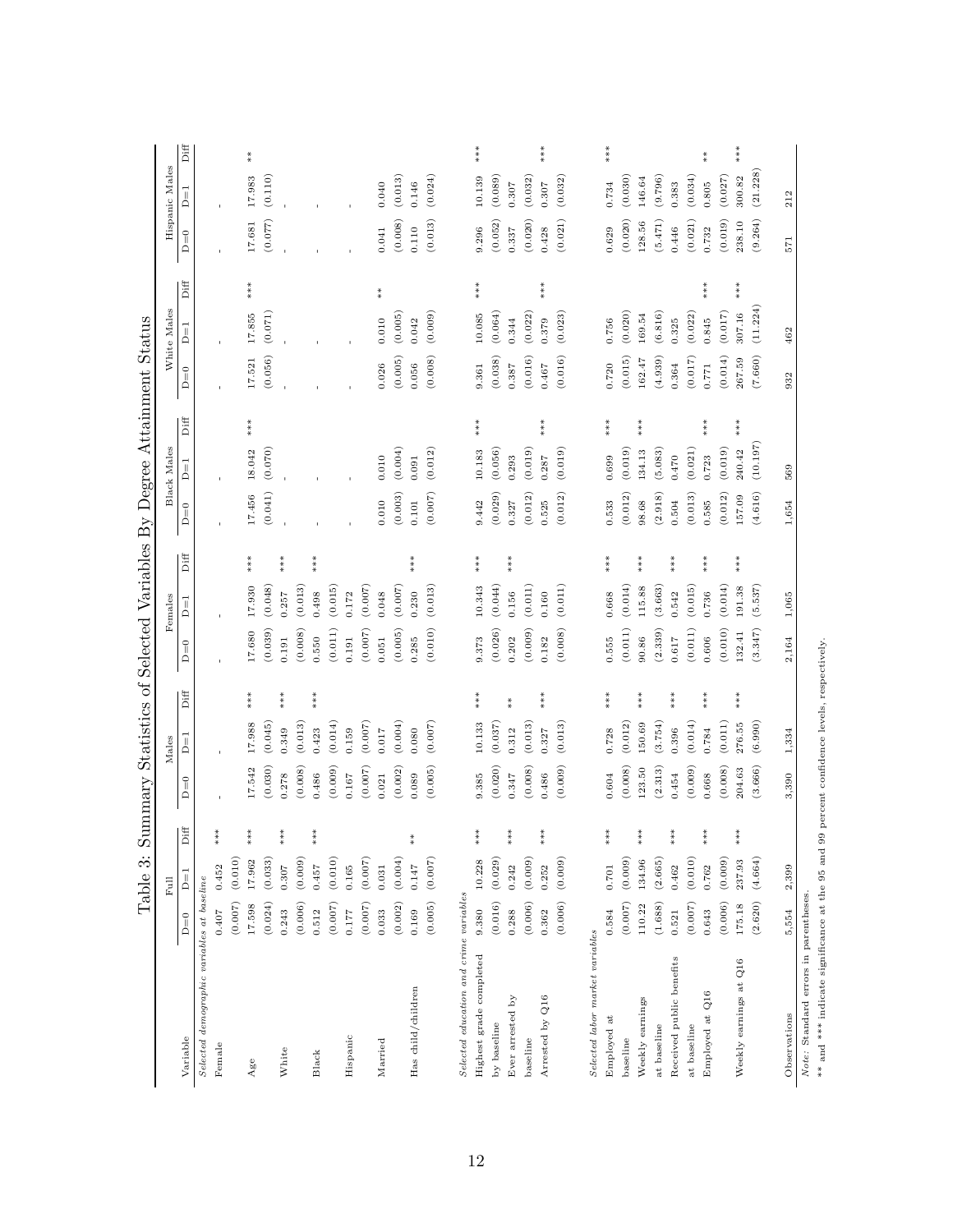#### 3 Econometric Methods

We analyze the effect of earning a degree on the probability of being arrested, using random assignment to JC under the NJCS as an instrumental variable (IV) for degree attainment. While random assignment to JC is exogenous (one of the assumptions of the IV estimator), it may not satisfy the exclusion restriction: there may be channels other than the attainment of a degree through which random assignment to JC impacts crime. For instance, random assignment can directly impact the incidence of arrests through the variety of other services offered by JC (e.g., counseling, social skills training). For this reason, we employ the nonparametric bounds in Flores and Flores-Lagunes (2013; hereafter FF-L), which allow the instrument to have a direct effect on arrests through channels other than earning a degree while exploiting its exogenous variation and strong effect on degree attainment. Indeed, FF-L (2013) discuss that their nonparametric bounds can be employed to estimate the effects of a non-randomized treatment (here degree attainment) by using as an IV a randomized variable from an unrelated existing experiment (here random assignment to JC). Since the original aim of the experiment being exploited was not to estimate the effects of the non-randomized treatment of interest, the exclusion restriction is unlikely to hold, which is the case in our current setting.<sup>9</sup>

Denote by Z the random assignment into JC, with  $Z = 0$  if the eligible applicant was assigned to the control group and  $Z = 1$  if assigned to the treatment group. Z will be used as the instrumental variable. D denotes the binary indicator for degree attainment by quarter 8 after randomization (the treatment), with  $D = 1$  if a degree is attained and  $D = 0$  if not. Let z and d denote values of  $Z$  and  $D$ , respectively. Since  $D$  is affected by the instrument  $Z$ , we denote its potential values as  $D(z)$ , where  $D(1)$  is the degree indicator if the individual were assigned to the treatment group, and  $D(0)$  is the degree indicator if assigned to the control group. Following Imbens and Angrist (1994) and Angrist et al. (1996), we can partition the population into four (latent) principal strata based on the values of the vector  $\{D(0), D(1)\}$ : "compliers"  $(\{D(0) = 0, D(1) = 1\})$ ; earn a degree only if assigned to the treatment group), "always-takers"  $({D(0) = 1, D(1) = 1})$ ; earn a degree irrespective of z), "never-takers"  $({D(0) = 0, D(1) = 0};$  do not earn a degree irrespective of z), and "defiers"  $({D(0) = 1, D(1) = 0};$  earn a degree only if not assigned to the treatment group). We refer to these principal strata as  $c, at, nt$ , and  $d$  respectively.

 $9B$ esides relaxing the exclusion restriction assumption, there are other advantages to using these bounds in the current setting, such as their nonparametric nature, that they permit unrestricted heterogeneous treatment effects, and that they do not require a bounded outcome.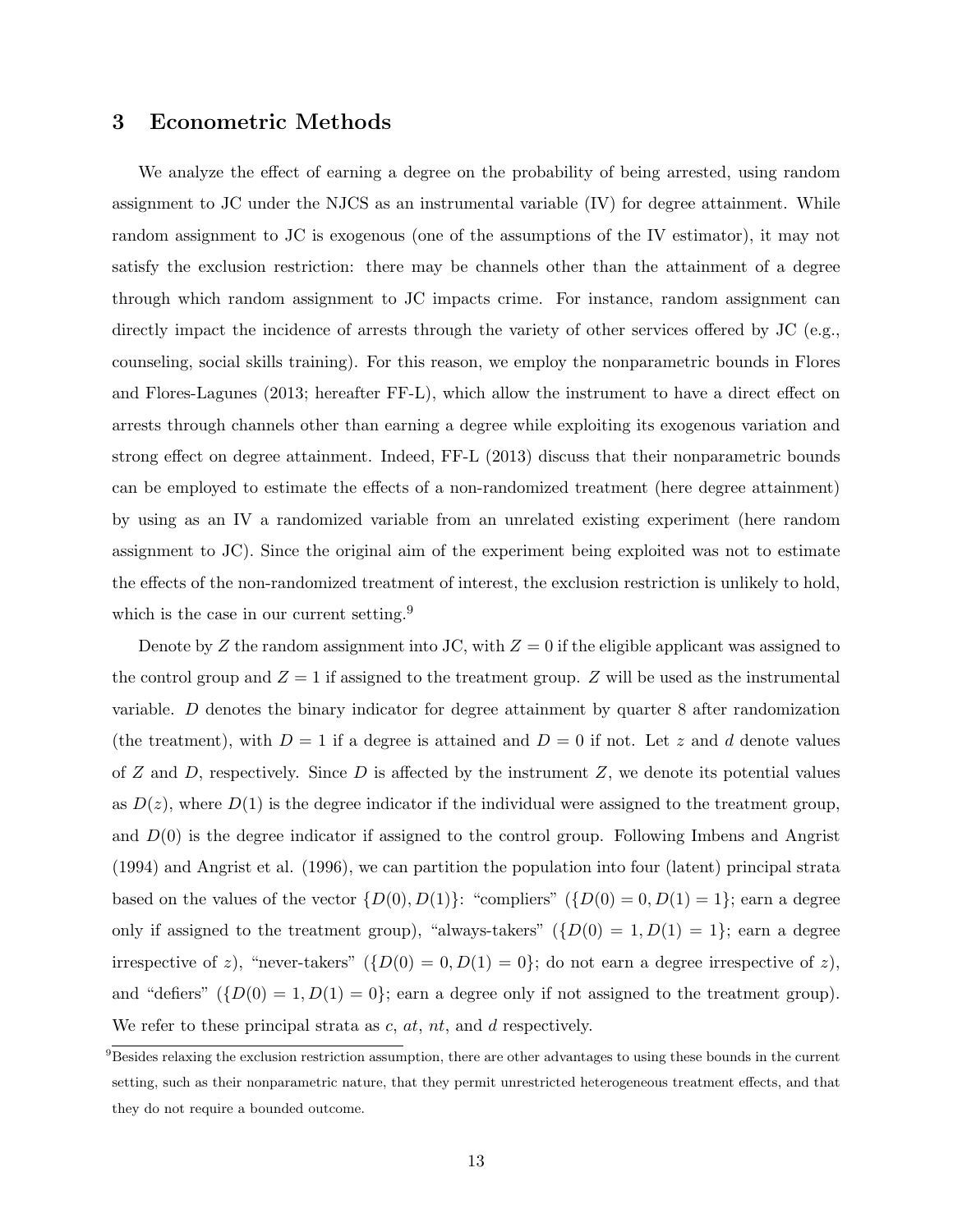The outcome—whether the individual was arrested over the 16 quarters after randomization—is denoted by Y. Denote the following four potential outcomes by  $Y(z, D(z))$ :  $Y(1, D(1)) \equiv Y(1)$ ,  $Y(0, D(0)) \equiv Y(0), Y(0, D(1)),$  and  $Y(1, D(0))$ . The first two potential outcomes can be observed in the data (although never for the same individual), with the first corresponding to the outcome under exposure to the instrument (i.e., assignment to the treatment group) and the second to the outcome under no exposure to the instrument (i.e., assignment to the control group). They are related to the reduced-form average effect of the instrument on the outcome (i.e.,  $E[Y(1) - Y(0)]$ ). The last two potential outcomes are truly counterfactual outcomes because, in principle, they are never observed in the data. The third potential outcome represents the outcome under no exposure to the instrument but having the value of the treatment variable that the individual would have had under exposure to the instrument  $(D(1))$ . The last potential outcome represents the outcome under exposure to the instrument but blocking the effect of the instrument on treatment variable by keeping the latter fixed at its value under no exposure to the instrument  $(D(0))$ .

Some of the assumptions underlying the nonparametric bounds in FF-L (2013) overlap with those of the traditional IV estimator for causal effects, so it is instructive to start reviewing them in that context. At the same time, we offer justification for those assumptions in our current empirical context. Under heterogeneous effects, Imbens and Angrist (1994) and Angrist et al. (1996) show that the IV estimator point identifies the local average treatment effect for the compliers principal stratum, which can be defined as:

$$
LATE_c \equiv E[Y(z, 1) - Y(z, 0)|D(1) - D(0) = 1].
$$

The point identification result for  $LATE_c$  is achieved under the following assumptions: (A1) Random assignment of the instrument  $Z$ ; (A2) Non-zero average effect of the instrument on the treatment  $(E[D(1) - D(0)] \neq 0)$ ; (A3) Individual-level monotonicity of the instrument on the treatment  $(D(1) \geq D(0)$  for all individuals), also known as the "no defiers" assumption since it rules out the defiers stratum. The last assumption in the traditional IV estimator, which will be disposed of in our nonparametric bounds, is the exclusion restriction (ER): the instrument has an effect on the outcome exclusively through the treatment  $(Y(0, d) = Y(1, d)$  for all individuals).<sup>10</sup> Other important parameters besides  $LATE_c$  are point identified under (A1) to (A3), such as the proportion of individuals that belong to each of the principal strata  $c, at$ , and  $nt$  (by combining

 $^{10}$ In addition to these assumptions, the stable unit treatment value assumption (SUTVA) is also employed, which implies that there is no interference between individuals (i.e., their potential outcomes do not depend on the treatment status of other units) and that there are no different versions of the treatment (Rubin, 1980 and 1990).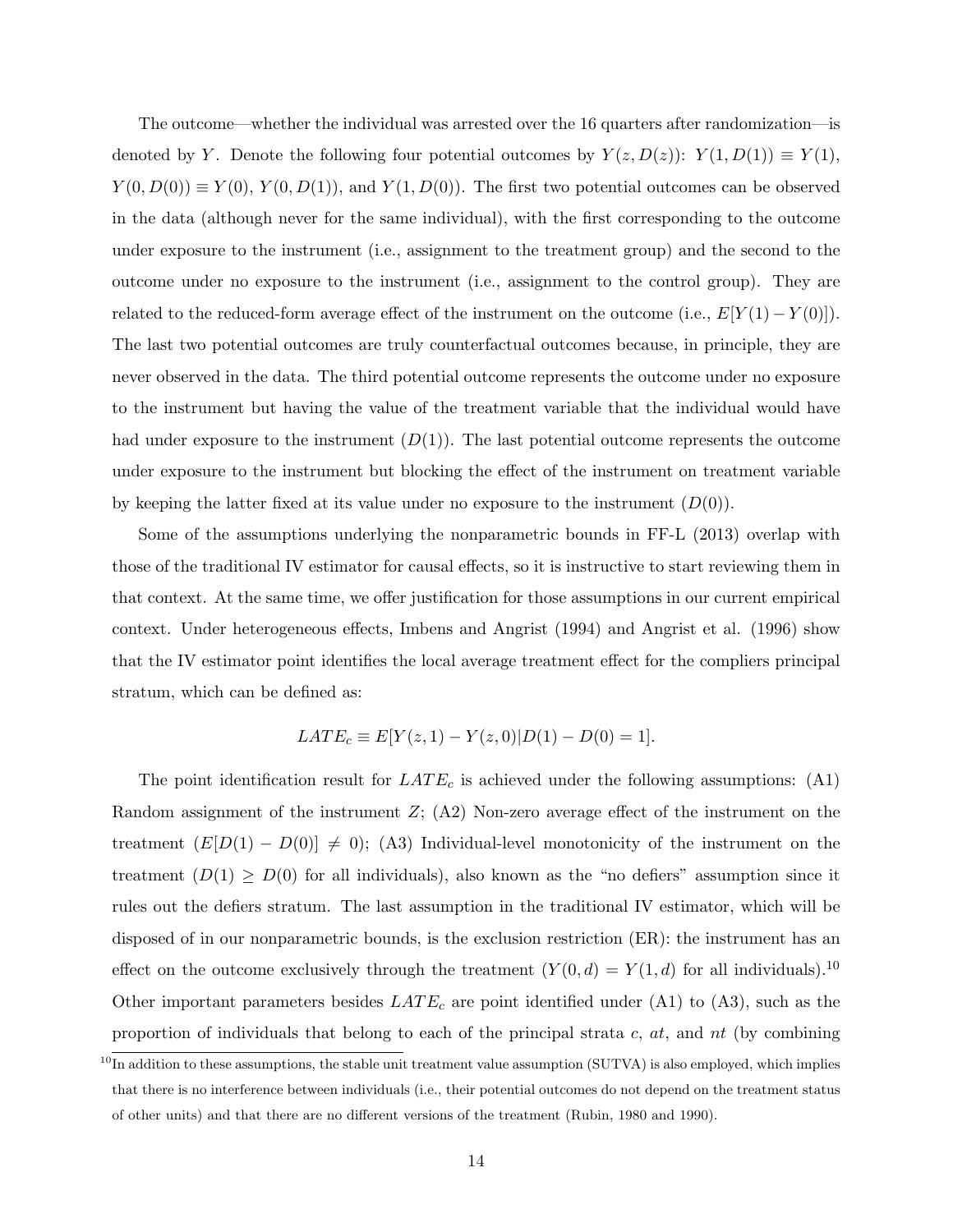(A1) with (A3), which disposes of d). We denote these point-identified proportions by  $\pi_k$ , with  $k \in \{c, at, nt\}$ . Furthermore, using these identified proportions one can estimate average values of pre-treatment variables for each stratum (e.g., Chen and Flores, 2015), which we will use below to offer support for one of our additional assumptions.

We believe that assumptions  $(A1)$  to  $(A3)$  are likely satisfied in our context.  $(A1)$  is satisfied by design since we employ random assignment into JC as our instrumental variable; similarly, (A2) is satisfied given the previously documented strong and statistically significant average effect of random assignment into JC on degree attainment. (A3) implies that there are no individuals that would not attain a degree if assigned to JC but would attain a degree if not assigned to JC. Given that JC's aim is to facilitate earning a degree through subsidized training in an environment conducive to that end, (A3) is plausibly satisfied—although we recognize that this IV assumption is often criticized for requiring that all individuals in the sample satisfy such monotonicity.

Given that the exclusion restriction (ER) is likely not satisfied in our context, we drop this assumption and estimate nonparametric bounds on a local average treatment effect  $(LATE)$ . FF-L (2013) show that, in the IV setting above, the exclusion restriction can be discarded by allowing the instrument to have a direct (or net) effect on the outcome in addition to the indirect (or mechanism) effect that works through the treatment. In other words, these two effects conceptually decompose the total average effect of the instrument (assignment to JC) on the outcome (arrests) into two parts: a part that works through the treatment (degree attainment)—the average mechanism effect—and a part that works through the rest of the channels (e.g., counseling and health services)—the average net effect. FF-L (2013) relate the mechanism effect to a *LATE* parameter for compliers. Using this relation and the bounds on mechanism effects in FF-L (2010), bounds can be constructed on that LATE.

More formally, consider the reduced-form average effect (or intention-to-treat effect) of the instrument (Z) on the outcome (Y), denoted by  $ATE_{ZY} \equiv E[Y(1) - Y(0)]$ , which can be decomposed into two average effects (FF-L, 2010):  $MATE \equiv E[Y(1) - Y(1, D(0))]$  and  $NATE \equiv$  $E[Y(1, D(0)) - Y(0)]$ . The first is the mechanism average treatment effect  $(MATE)$  and represents the effect of Z working through the "mechanism" D (note how  $D(z)$  changes from  $D(0)$  to  $D(1)$ ). The second effect is the net average treatment effect  $(NATE)$  since it represents the effect of Z on Y "net" of D, that is, the "direct" effect of the instrument on the outcome.<sup>11</sup> Importantly, under

<sup>&</sup>lt;sup>11</sup>Note that in NATE the value of Z changes while holding constant the value of the mechanism at  $D(0)$ . A similar decomposition can be achieved while holding  $D(1)$  constant. See FF-L (2013) for more discussion on this feature.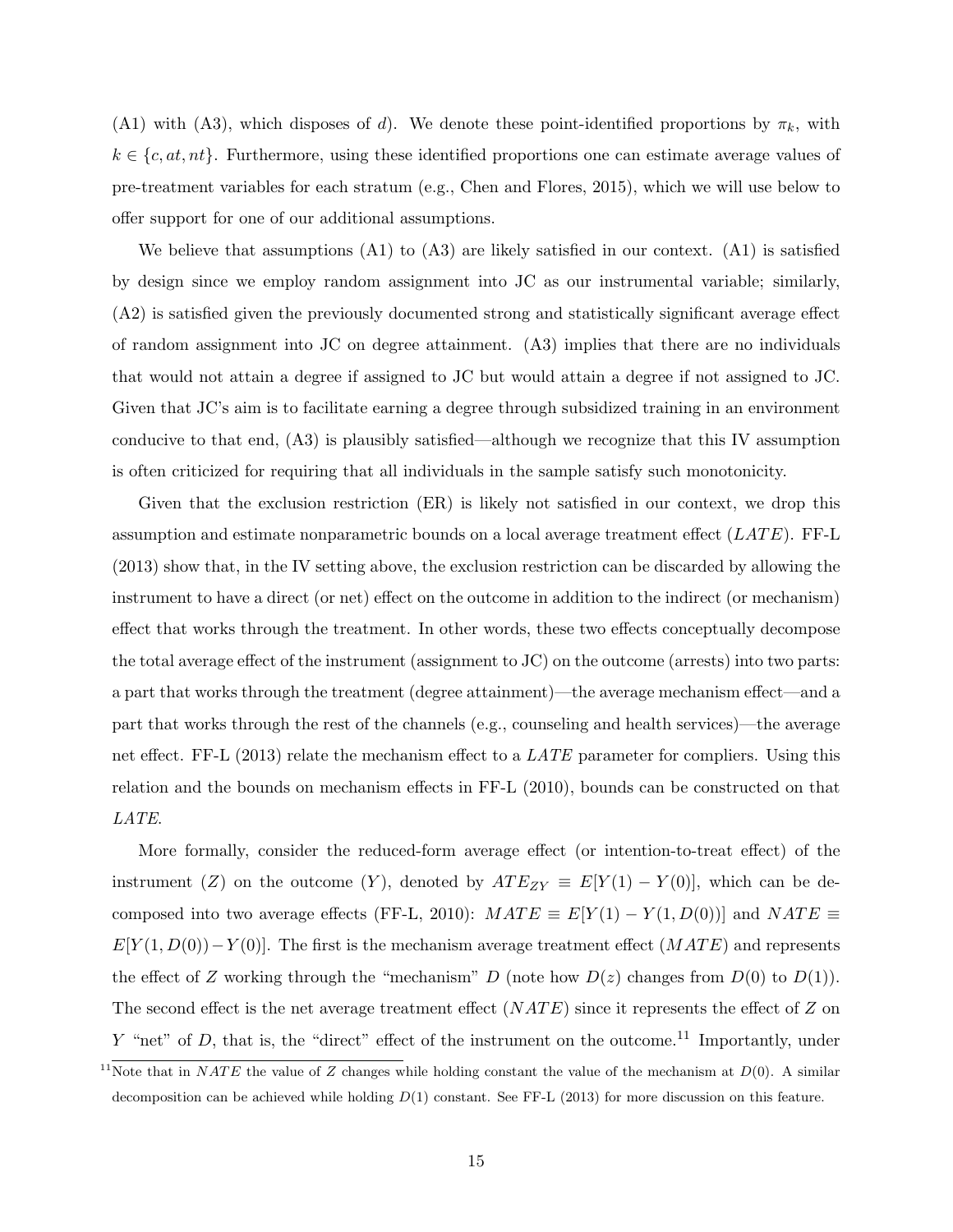the (ER) assumption  $NATE = 0$  (since the direct effect is assumed to be zero), but when (ER) is dropped both  $MATE$  and  $NATE$  can be non-zero. Also note that  $MATE$  intuitively reflects the desired exogenous impact on the treatment brought about by the instrument with which to identify a treatment effect of interest. Indeed, FF-L  $(2013)$  show that  $MATE$  can be related to the following local average treatment effect for compliers:

$$
LATE \equiv E[Y(1) - Y(1,0)|D(1) - D(0) = 1] = MATE / \{E[D(1) - D(0)]\}.
$$
 (1)

In our current context,  $LATE$  gives the effect of attaining a degree on the probability of being arrested for compliers, under assignment to JC (i.e., under  $z = 1$ ).<sup>12</sup>

The importance of relating  $MATE$  to  $LATE$  is that one can use the bounds proposed in FF-L (2010) for MATE to bound LATE, since the term  $E[D(1)-D(0)]$  is point identified under (A1). To construct bounds on  $MATE$ , the approach taken by FF-L (2010) is to first construct bounds on the "local" versions of  $NATE$  and  $MATE$  for each stratum, denoted by  $LNATE_k$  and  $LMATE_k$ and defined in an analogous way conditioning on the corresponding stratum (e.g.,  $LNATE_{at}$  =  $E[Y(1, D(0)) - Y(0)|at]$ . Subsequently, bounds on MATE (and NATE) can be obtained by aggregation to the population level, since the proportion of each stratum is point identified. FF-L (2010, 2013) show that under (A1) to (A3) only  $LNATE_{nt}$  and  $LNATE_{at}$  can be bounded by using "trimming bounds" (Lee, 2009; Zhang et al., 2008), since the counterfactual outcome  $Y(1, D(0))$  is never observed for compliers.<sup>13</sup> Therefore, additional assumptions are required in order to construct nonparametric bounds on the population-level  $MATE$ ,  $NATE$ , and the  $LATE$ in (1) while disposing of the (ER) assumption. Intuitively, these additional assumptions will relate the remaining unidentified conditional expectation  $E[Y(1, D(0))|c]$  to at least one of those that are point-or partially-identified under (A1) to (A3).

FF-L (2010, 2013) consider two additional assumptions (besides  $(A1)$ – $(A3)$ ) that involve weak

<sup>&</sup>lt;sup>12</sup>Note that this effect cannot be interpreted as the average effect of degree attainment for compliers when *enrolled* in JC due to the noncompliance present in the NJCS. In addition, the compliers are those who attain a degree only if assigned to participate (rather than enrolled) in JC. This subtle difference in the interpretation of our parameter of interest is the only consequence of the noncompliance issue in the NJCS.

<sup>&</sup>lt;sup>13</sup>It is important to note that for *nt* and *at*  $Y(1, D(0)) = Y(1)$  (and  $LMATE_{nt} = LMATE_{at} = 0$ ), since  $D(0) = D(1)$ for these two strata. Hence, for each one of  $LNATE_{nt}$  and  $LNATE_{at}$ , one conditional expectation is point identified  $(E[Y(1)]nt]$  and  $E[Y(0)|at]$ , respectively) while the other expectation is not because c are mixed with nt or at, respectively, in the corresponding random assignment arm. However, they can be bounded using a trimming procedure given that the strata proportions are point identified. Other conditional expectations that can be bounded with the same trimming procedure are  $E[Y(1)|c]$  and  $E[Y(0)|c]$ . See FF-L (2013) for more details.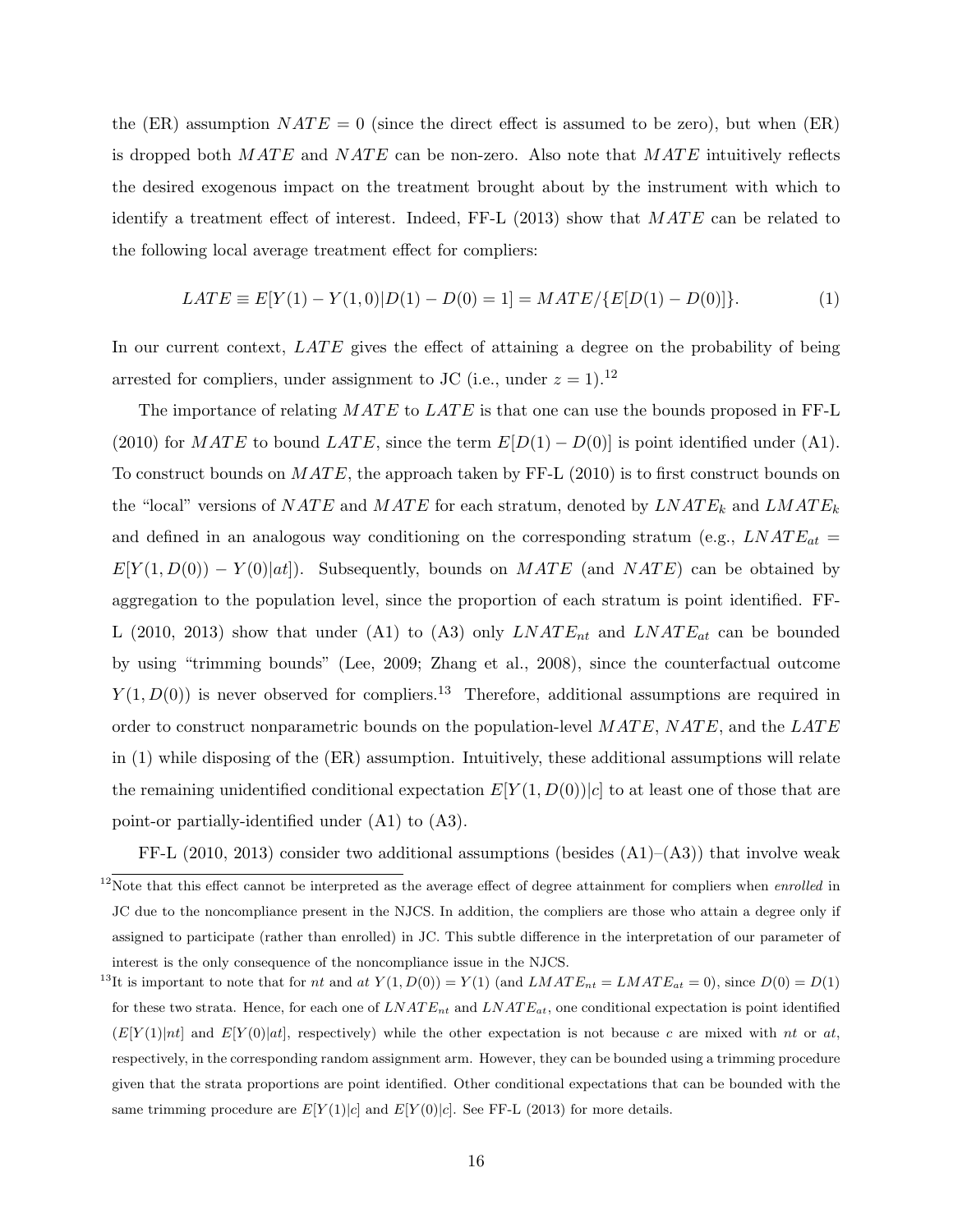monotonicity of mean potential outcomes at the principal stratum level: $^{14}$ 

Assumption 4 (Weak Monotonicity of Mean Potential Outcomes Within Strata)

(a)  $E[Y(1)|c] \le E[Y(1, D(0))|c]$  and

(b)  $E[Y(1, D(0))|k] \le E[Y(0)|k]$ , for  $k = nt, at, c$ .

and,

Assumption 5 (Weak Monotonicity of Mean Potential Outcomes Across Strata)

- (a)  $E[Y(1, D(0))|c] \leq E[Y(1)|nt];$  (b)  $E[Y(1)|at] \leq E[Y(1, D(0))|c]$ ,
- (c)  $E[Y(0)|c] \leq E[Y(0)|nt];$  (d)  $E[Y(0)|at] \leq E[Y(0)|c]$
- (e)  $E[Y(1)|c] \leq E[Y(1)|nt|;$  (f)  $E[Y(1)|at] \leq E[Y(1)|c]$ .

In our context, (A4) posits that the attainment of a degree has an average non-positive effect on the incidence of arrests for compliers (part  $(a)$ ); and that the average net effect of random assignment on the incidence of arrests (i.e., the average effect of assignment to JC on arrests through channels other than degree attainment) is non-positive for each stratum (part (b)). The overall characteristics of the JC program argue in favor of (A4), as they are intended to improve participants' labor market outcomes and well-being (e.g., through its residential nature, health services, and counseling), all of which are predicted to have a non-positive average effect on arrests. It is also worthy of note that (A4) concerns weak monotonicity of average outcomes, which allows certain individuals to violate the weak monotonicity conditions on their potential outcomes. As long as the average over all individuals belonging to a given stratum does not violate the weak monotonicity conditions, then (A4) still holds.

In turn, (A5) formalizes the notion that always-takers likely have no worse average potential outcomes (i.e., no higher arrest incidence) than compliers, which in turn have no worse average potential outcomes than never-takers. Intuitively, the "no worse" strata have more favorable characteristics that lead to (weakly) better mean potential outcomes. For this assumption, we can gather indirect evidence that the proposed ranking of strata is plausible by comparing pretreatment arrest rates across the three strata. Table 4 shows the pre-treatment arrest rates for all

<sup>&</sup>lt;sup>14</sup>In fact, bounds can be obtained by employing each of these weak monotonicity assumptions separately, and by combining them. For brevity, most of the estimated bounds we discuss and present use both assumptions since they produce the tightest bounds and we do not find empirical evidence against them (except suggestive evidence against (A5) for Hispanics), as discussed below.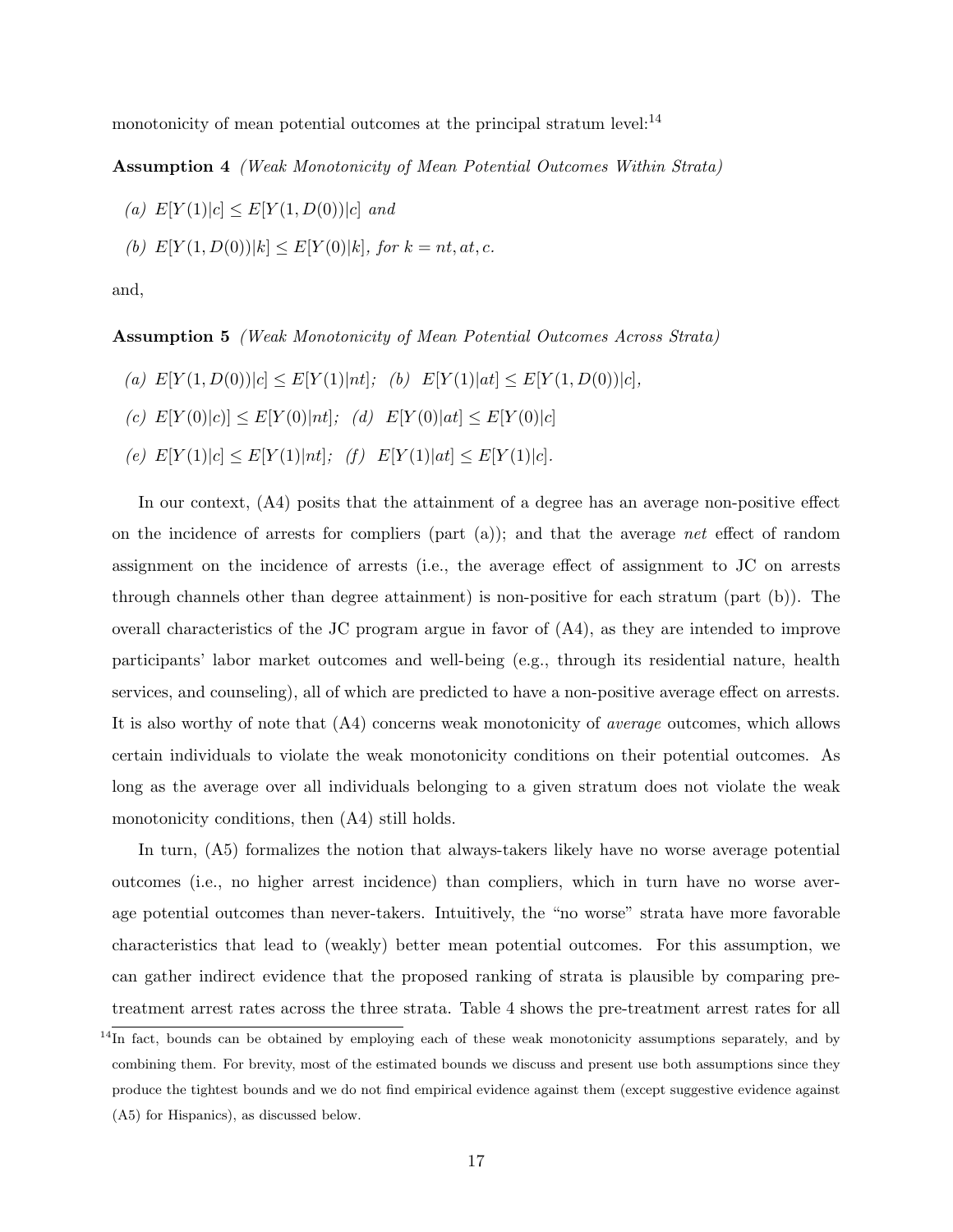of our subgroups. We see that the three strata are weakly ranked by their pre-treatment arrest rates in the way posited by (A5)—with some pairwise differences being statistically significant for all subgroups analyzed, except for Hispanics. For Hispanics, compliers have an unusually low pre-treatment arrest rate relative to that of always-takers, which makes the difference statistically significant. Although this does not directly imply that (A5) is violated for Hispanic males since the means are for pre-treatment rather than potential outcomes, it raises doubt on the validity of (A5) for this demographic group. This is the only instance of a statistically significant (suggestive) violation of the posited strata weak ranking among the six samples considered.

|                    | nt              | $\mathcal{C}$ | at         | $nt-c$     | $c - at$    | $nt-at$   |
|--------------------|-----------------|---------------|------------|------------|-------------|-----------|
| Full Sample        | $0.291***$      | $0.284***$    | $0.243***$ | 0.007      | $0.042*$    | $0.049**$ |
|                    | (0.009)         | (0.014)       | (0.019)    | (0.016)    | (0.023)     | (0.021)   |
| Males              | $0.353^{***}\,$ | $0.322***$    | $0.304***$ | 0.031      | 0.017       | $0.049*$  |
|                    | (0.013)         | (0.018)       | (0.026)    | (0.022)    | (0.032)     | (0.029)   |
| Females            | $0.202***$      | $0.209***$    | $0.150***$ | $-0.007$   | $0.060*$    | $0.053*$  |
|                    | (0.012)         | (0.016)       | (0.020)    | (0.020)    | (0.029)     | (0.024)   |
| <b>Black Males</b> | $0.326***$      | $0.353***$    | $0.256***$ | $-0.027$   | $0.097**$   | $0.070*$  |
|                    | (0.016)         | (0.025)       | (0.035)    | (0.030)    | (0.043)     | (0.038)   |
| White Males        | $0.412***$      | $0.291***$    | $0.343***$ | $0.121***$ | $-0.052$    | 0.069     |
|                    | (0.023)         | (0.029)       | (0.041)    | (0.037)    | (0.050)     | (0.049)   |
| Hispanic Males     | $0.365***$      | $0.155***$    | $0.344***$ | $0.210***$ | $-0.189***$ | 0.021     |
|                    | (0.028)         | (0.033)       | (0.059)    | (0.043)    | (0.068)     | (0.066)   |

Table 4: Pre-Treatment Arrest Rates by Principal Strata

Notes: Standard errors in parentheses. \*, \*\*, and \*\*\* indicate significance at the 90, 95, and 99 percent confidence levels, respectively.

In addition to the indirect evidence for (A5) presented above, the combination of (A1) to (A5) provides three testable implications that can be used to falsify them (FF-L, 2013). While satisfying these testable implications in the data does not guarantee that the assumptions hold, finding that they do not hold in the data is a clear indication that some of the assumptions are not satisfied. Table 5 provides the results of the testable implications (their expressions listed in the first column) for all samples analyzed. The testable implications are not statistically rejected in our data for any sample. In summary, we do not find evidence against the validity of  $(A1)$  to  $(A5)$ , with the exception of some indirect evidence suggesting the possible invalidity of (A5) for Hispanics. Thus, we employ the nonparametric bounds previously described under assumptions (A1) to (A5). The formal expressions of the bounds are not reproduced here to conserve space since they can be found in FF-L (2013).

A final note pertains to the estimation of the nonparametric bounds and the construction of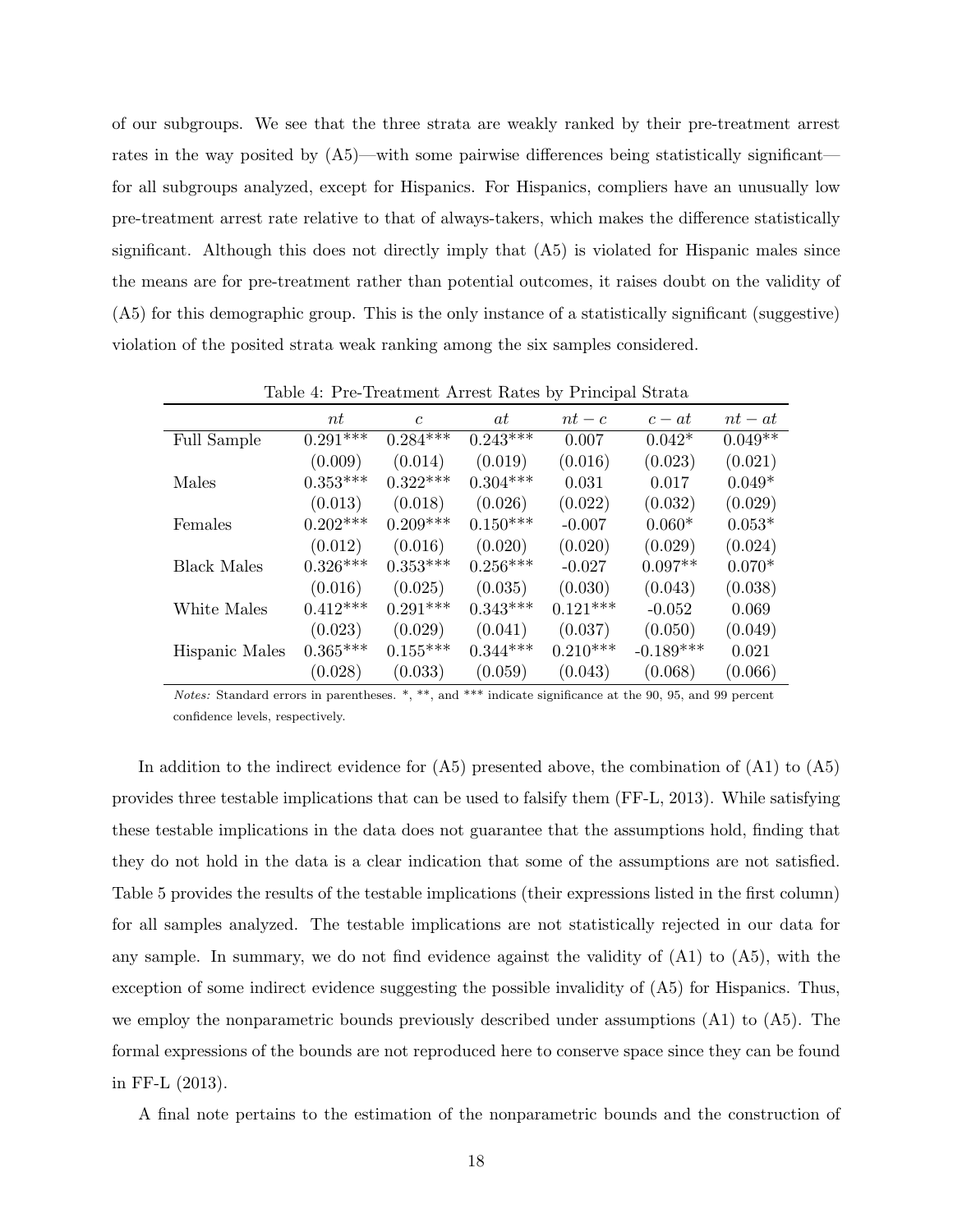|                                   | Full        | Males       | Females   | <b>Black Males</b> | White Males | Hispanic Males |
|-----------------------------------|-------------|-------------|-----------|--------------------|-------------|----------------|
| $E[Y Z=0,D=1]-E[Y Z=0,D=0]\leq 0$ | $-0.118***$ | $-0.183***$ | $-0.002$  | $-0.281***$        | $-0.055$    | $-0.102$       |
|                                   | (0.022)     | (0.029)     | (0.033)   | (0.038)            | (0.049)     | (0.064)        |
| $E[Y Z=1,D=1]-E[Y Z=1,D=0]\leq 0$ | $-0.110***$ | $-0.146***$ | $-0.037*$ | $-0.204***$        | $-0.106***$ | $-0.154***$    |
|                                   | (0.015)     | (0.021)     | (0.019)   | (0.029)            | (0.035)     | (0.048)        |
| $E[Y Z=1,D=1]-E[Y Z=0,D=0]\leq 0$ | $-0.129***$ | $-0.182***$ | $-0.036*$ | $-0.236***$        | $-0.113***$ | $-0.089*$      |
|                                   | (0.016)     | (0.022)     | (0.021)   | (0.029)            | (0.035)     | (0.048)        |

Table 5: Testable Implications of Assumptions (A1) to (A5)

Notes: Standard errors in parentheses. \*, \*\*, and \*\*\* indicate significance at the 90, 95, and 99 percent confidence levels, respectively.

valid confidence intervals. The nonparametric bounds discussed above are functions of conditional expectations, sometimes computed over trimmed distributions, which are all easy to estimate. However, some of the bounds involve minimum (min) and maximum (max) operators over several conditional expectations, which create complications for standard estimation and inference. The concavity and convexity of the min and max functions, respectively, can bias the estimates of the bounds, causing them to be narrower than the true bounds. Additionally, the asymptotic distribution of estimators for parameters involving min and max functions is usually unavailable. Furthermore, Hirano and Porter (2012) show that there exist no locally asymptotically unbiased estimators and no regular estimators for parameters involving min or max operators. In order to obtain valid estimates and perform statistical inference in the next section, we employ a method proposed by Chernozhukov, Lee, and Rosen (2013; hereafter CLR). The CLR methodology allows us to obtain half-median unbiased estimators for our lower and upper bounds, as well as valid confidence intervals for the true parameter values.<sup>15</sup> For more details on the CLR methodology, we refer the reader to CLR (2013), and for our particular implementation of the method to FF-L (2013). For the bounds without min or max operators, we compute plug-in estimates of the bounds and confidence intervals for the true parameters based on Imbens and Manski (2004).

#### 4 Results

Table 6 presents, for each sample, point estimates of a number of relevant parameters as well as a set of estimated nonparametric bounds on the net average treatment effect  $(NATE)$  and the mechanism average treatment effect  $(MATE)$  of random assignment on the probability of being arrested, considering degree attainment as the mechanism of interest. The estimated bounds on

 $15$ The half-median-unbiasedness property means that the upper (lower) bound estimator exceeds (falls below) the true value of the upper (lower) bound with probability at least one half asymptotically.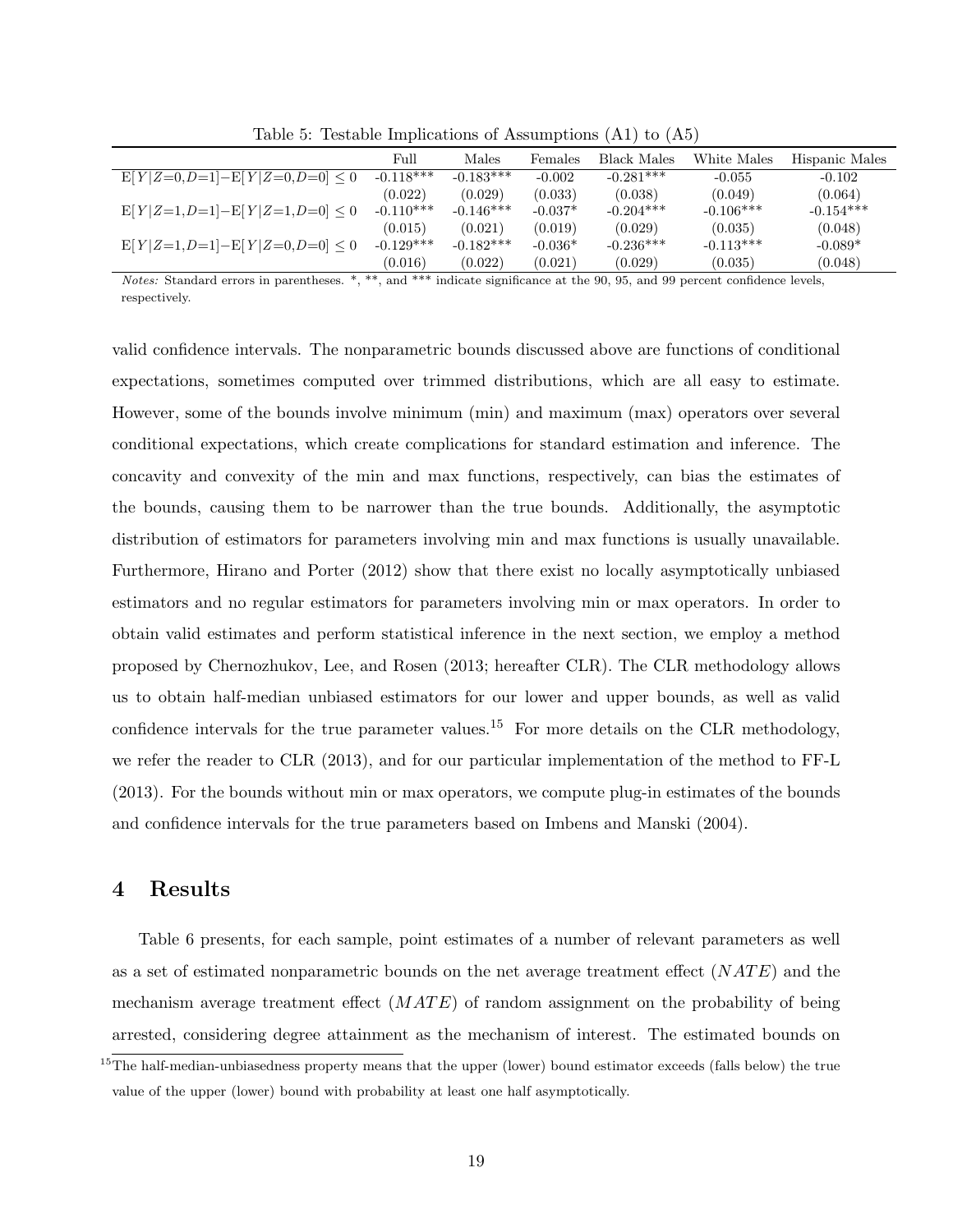$NATE$  are informative about the potential violation of the ER assumption, while those on  $MATE$ give a preliminary idea about the bounds on  $\angle ATE$ , as the bounds on  $\angle ATE$  equal the bounds on MATE divided by the first-stage average effect of random assignment on degree attainment (see equation (1)). The first row in Table 6 provides the point estimate of the average effect of randomization into JC (the instrument) on arrests, denoted as  $ATE_{ZY}$  in the previous section. This is the effect that is decomposed into the direct and indirect effects  $(NATE)$  and  $MATE$ , respectively), and the latter is the basis for the estimation of bounds on the  $LATE$  on arrests without imposing the ER assumption. Consistent with the findings in the NJCS (Schochet et al. 2001 and Schochet et al. 2008), the average effect of randomization into JC on arrests is a significant reduction of 3 percentage points for the full sample (a reduction of 8.7% with respect to the control group arrest rate). There is some heterogeneity across samples, with males and whites experiencing a similar reduction to that of the full sample (both 0.038), and blacks having a much higher reduction of 0.053. In contrast, this effect is statistically insignificant for females at −0.015 and positive and statistically insignificant for Hispanics at 0.31. As mentioned before, and as reported in the literature analyzing the NJCS data (e.g., Schochet et al., 2001; Schochet et al., 2008; Flores-Lagunes et al., 2010; Blanco et al., 2013), Hispanics in the NJCS often exhibit imprecisely estimated effects, likely as a result of being a fairly heterogeneous group.

The second row in Table 6 presents point estimates of the average effect of randomization into JC on degree attainment by quarter 8. Across all samples, this effect is positive and highly statistically significant, which speaks to the validity of (A2). The magnitude of this effect for the full sample is 0.165, which represents an increase of 80% relative to the control group degree attainment rate, and it is fairly consistent across samples. This increase stands in contrast with the typical effect of CSL on degree attainment of 3 to 5%. The third row shows point estimates of the  $LATE_c$  of degree attainment on arrests that impose the ER assumption, which requires that all the effect of JC randomization on arrests works through the attainment of a degree. This effect is estimated as highly statistically significant for the full sample  $(-0.18)$ , males  $(-0.236)$ , and blacks  $(-0.33)$ ; while it is not statistically significant for whites  $(-0.212)$  and females  $(-0.093)$ , and it is positive and insignificant for Hispanics (0.201). The statistically significant  $LATE_c$  effects are large relative to the estimates obtained in the CSL literature, and they fall outside our estimated bounds and their 95% confidence intervals to be reported below.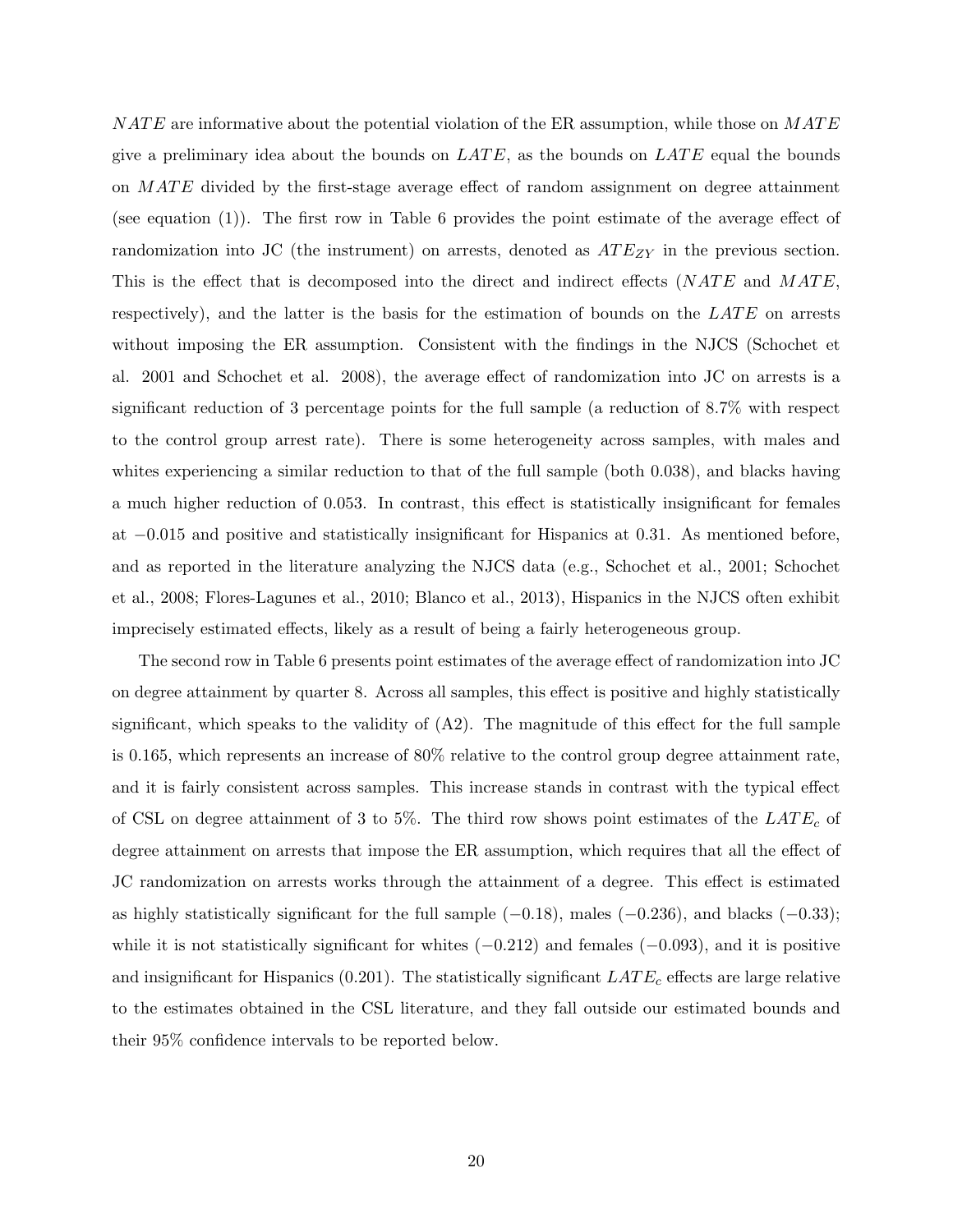| Table 6: Point Estimates of Interest and Estimated Bounds on $NATE$ and $MATE$                                                    |                   |              |                   |                       |                   |           |                   |              |                   |              |                |                   |
|-----------------------------------------------------------------------------------------------------------------------------------|-------------------|--------------|-------------------|-----------------------|-------------------|-----------|-------------------|--------------|-------------------|--------------|----------------|-------------------|
|                                                                                                                                   |                   |              |                   |                       |                   |           | <b>Black</b>      |              | White             |              |                | Hispanic          |
|                                                                                                                                   | Full              |              | Males             |                       | Females           |           | Males             |              | Males             |              |                | Males             |
| Treatment Effects                                                                                                                 |                   |              |                   |                       |                   |           |                   |              |                   |              |                |                   |
| Average effect of instrument on arrests                                                                                           | $-0.030***$       | (0.011)      | $-0.038***$       | (0.015)               | $-0.015$          | (0.015)   | $-0.053***$       | (0.022)      | $-0.038***$       | (0.027)      | $\!0.031$      | (0.035)           |
| Average effect of instrument on degree                                                                                            | $0.165***$        | (0.010)      | $0.164***$        | (0.013)               | $0.167***$        | (0.017)   | $0.163***$        | (0.018)      | $0.179***$        | (0.025)      | $0.159***$     | (0.031)           |
| LATE of degree attainment on arrests                                                                                              | $-0.180***$       | (0.067)      | $-0.236***$       | (0.090)               | $-0.093$          | (0.091)   | $-0.330***$       | (0.135)      | $-0.212$          | (0.155)      | 0.201          | (0.254)           |
|                                                                                                                                   |                   |              |                   |                       |                   |           |                   |              |                   |              |                |                   |
| Strata Proportions                                                                                                                |                   |              |                   |                       |                   |           |                   |              |                   |              |                |                   |
| $\pi_{nt}$                                                                                                                        | $0.63***$         | (0.007)      | $0.065***$        | (0.009)               | $0.61***$         | (0.011)   | $0.67***$         | (0.013)      | $0.59***$         | (0.017)      | $0.66***$      | (0.023)           |
| $\pi_{at}$                                                                                                                        | $0.21***$         | (0.007)      | $0.019***$        | (0.009)               | $0.23***$         | (0.013)   | $0.16***$         | (0.012)      | $0.23***$         | (0.017)      | $0.19***$      | (0.021)           |
| $\pi_c$                                                                                                                           | $0.17***$         | (0.010)      | $0.016***$        | (0.013)               | $0.17***$         | (0.017)   | $0.16***$         | (0.018)      | $0.18***$         | (0.025)      | $0.16***$      | (0.031)           |
|                                                                                                                                   |                   |              |                   |                       |                   |           |                   |              |                   |              |                |                   |
| Conditional Means                                                                                                                 |                   |              |                   |                       |                   |           |                   |              |                   |              |                |                   |
| $E[Y Z=0]$                                                                                                                        | $0.345***$        | (0.009)      | $0.462***$        | $\left( 0.011\right)$ | $0.183***$        | (0.012)   | $0.493***$        | (0.016)      | $0.458***$        | (0.020)      | $0.382***$     | (0.026)           |
| $E[Y Z=1]$                                                                                                                        | $0.315***$        | (0.007)      | $0.424***$        | (0.010)               | $0.167***$        | (0.008)   | $0.440***$        | (0.014)      | $0.420***$        | (0.018)      | $0.413***$     | (0.024)           |
| $E[Y] = 0$                                                                                                                        | $0.362***$        | (0.006)      | $0.484***$        | (0.008)               | $0.174***$        | (0.008)   | $0.521***$        | (0.012)      | $0.467***$        | (0.016)      | $0.434***$     | (0.021)           |
| $E[Y] = 1$                                                                                                                        | $0.252***$        | (0.009)      | $0.328***$        | (0.013)               | $0.151***$        | (0.011)   | $0.292***$        | (0.019)      | $0.374***$        | (0.023)      | $0.311***$     | (0.032)           |
|                                                                                                                                   |                   |              |                   |                       |                   |           |                   |              |                   |              |                |                   |
| Net Avg. Treatment Effect (NATE)                                                                                                  | $\Xi$             | $\mathbb{B}$ | $\overline{11}$   | 凹<br>                 | $\overline{11}$   | <b>DD</b> | $\overline{11}$   | $\mathbb{E}$ | 믜                 | $\mathbb{E}$ | $\overline{E}$ | $\mathbb{E}$      |
| under Assumptions $(A1)$ - $(A3)$ and $(A5)$                                                                                      | $-0.091$          | $-0.012$     | $-0.119$          | $-0.014$              | $-0.048$          | $-0.011$  | $-0.140$          | $-0.020$     | $-0.126$          | $-0.019$     | $-0.050$       | 0.056             |
|                                                                                                                                   | $[-0.111, 0.009]$ |              | $[-0.148, 0.013]$ |                       | $[-0.074, 0.018]$ |           | $[-0.183, 0.021]$ |              | $[-0.180, 0.033]$ |              |                | $[-0.120, 0.123]$ |
| $Mechanism$ Avg. Treatment $Effect$ $(MATE)$                                                                                      | $\overline{AB}$   | $\mathbb{B}$ | $\mathbb{E}$      | UB                    | $\mathbb{E}$      | UB        | $\Box$            | UB           | $\frac{1}{2}$     | UB           | $\mathbb{E}$   | UB                |
| under Assumptions $(A1)$ to $(A5)$                                                                                                | $-0.020$          | 0.000        | $-0.028$          | 0.000                 | $-0.007$          | 0.000     | $-0.035$          | 0.000        | $-0.026$          | 0.000        | $-0.001$       | 0.000             |
|                                                                                                                                   | $[-0.023, 0.000]$ |              | $[-0.033, 0.000]$ |                       | $[-0.012, 0.000]$ |           | $[-0.048, 0.000]$ |              | $[-0.036, 0.000]$ |              |                | $[-0.036, 0.000]$ |
| Notes: Standard errors in parentheses. ** and *** indicate significance at the 95 and 99 percent confidence levels, respectively. |                   |              |                   |                       |                   |           |                   |              |                   |              |                |                   |

The table shows half-median unbiased estimates of the bounds for  $NATE$  and  $MATE$ , along with the corresponding 95 percent confidence intervals (in brackets) for the true parameter The table shows half-median unbiased estimates of the bounds for  $NATE$  and  $MATE$ , along with the corresponding 95 percent confidence intervals (in brackets) for the true parameter value based on the method proposed by CLR (2013). See FF-L (2013) for details on its implementation. value based on the method proposed by CLR (2013). See FF-L (2013) for details on its implementation.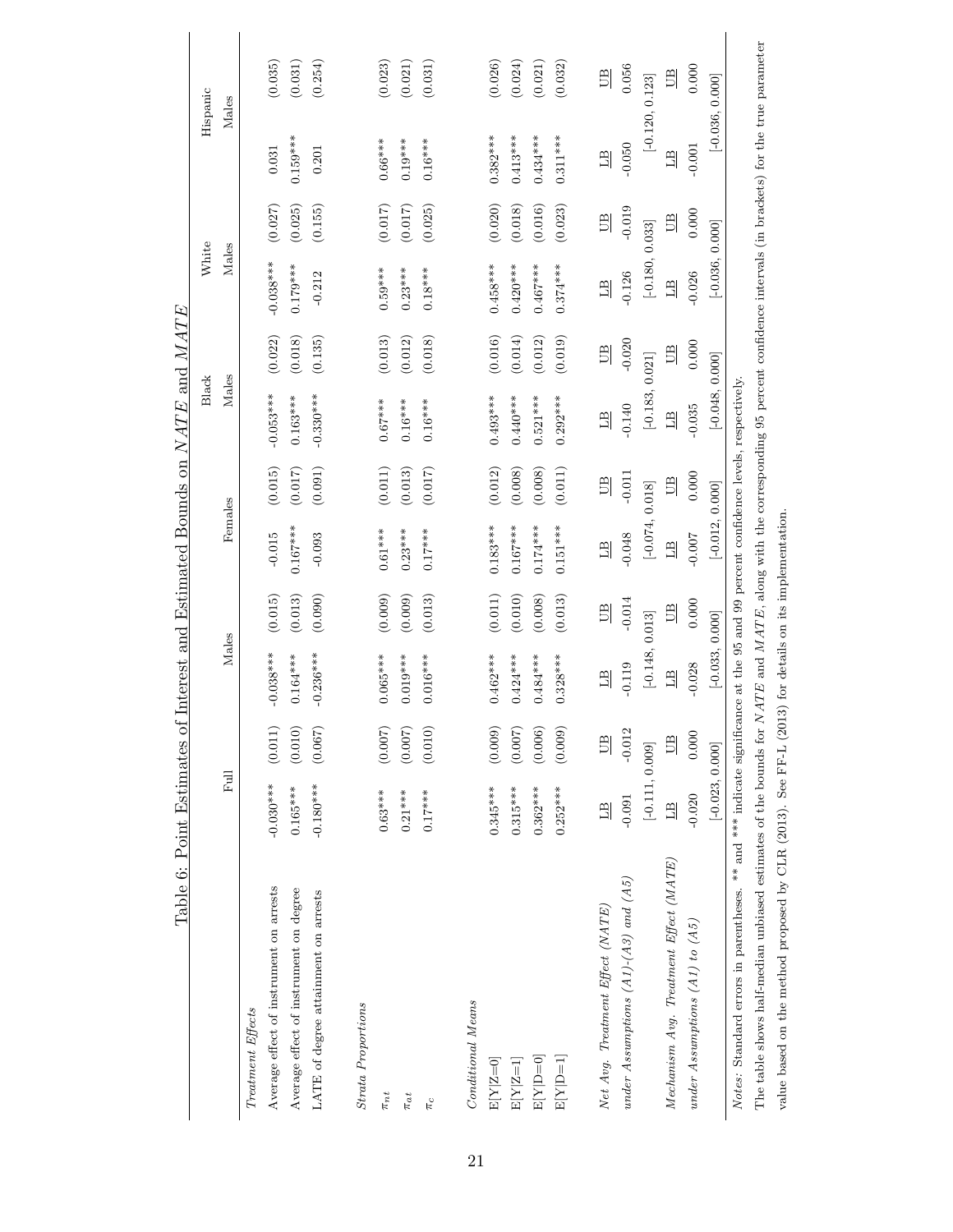The second panel in Table 6 reports point estimates of the strata proportions of never-takers, always-takers, and compliers, which are point-identified under (A1) to (A3). All estimated proportions are highly statistically significant and are fairly consistent across samples. For the full sample, the proportion of never-takers is estimated at 63%, that of always-takers at 21%, and that of compliers at 17%. The following panel in the table provides, for reference, point estimates of the outcome (arrest rates between baseline and quarter 16) for four different groups given by random assignment status and by degree attainment status. Comparing the conditional means by degree status yields an estimate of the effect of degree attainment on arrests that does not control for selection in any way and thus is likely (upward) biased for the effect of degree attainment on crime, as suggested by the evidence discussed surrounding Table 3.

The next-to-last panel of Table 6 presents statistical evidence of the likelihood that the ER is violated in this application. In particular, it shows estimated bounds on  $NATE$ —the net (of degree attainment) effect of randomization into JC on arrest rates. Importantly, these bounds were estimated without assumption (A4) in order not to impose an assumption about the sign of this effect—even though we did not find evidence against this assumption in the previous section resulting in more conservative inference towards the ER. The table shows that the estimated bounds on  $NATE$  contain only negative values and rule out zero (except for Hispanics, which are consistent with either positive or negative values). Unfortunately, the 95% confidence intervals on the bounds are not able to rule out a zero  $NATE$ , often marginally.<sup>16</sup> Overall, we interpret this evidence as strongly suggesting that the ER assumption is likely not satisfied in this application.

The final panel of Table 6 presents estimated bounds on  $MATE$  under assumptions (A1) to  $(A5)$ . They are the basis for the bounds on the LATE of degree attainment on arrests since  $MATE$ represents the exogenous change in degree attainment due to random assignment. All estimated bounds on  $MATE$  are non-positive (as implied by the assumptions) and their lower bound is a fraction of the corresponding average effect of the instrument on arrests  $(ATE_{ZY})$ . Indeed, given the decomposition of  $ATE_{ZY}$  into  $MATE$  and  $NATE$ , the lower bounds can be interpreted as the largest portion of the average effect of the instrument on arrests that works through the attainment of a degree. In percentage terms (and excluding Hispanics), the attainment of a degree represents

<sup>&</sup>lt;sup>16</sup>The LNAT E<sub>nt</sub> and the LNAT E<sub>at</sub> were also estimated for all samples considered (not shown in the table). All the estimated bounds exclude zero (except for Hispanics, and for the  $LNATE_{at}$  for males and black males). Similar to the case of  $NATE$ , the  $95\%$  confidence intervals on these bounds are not able to rule out a zero effect, often marginally.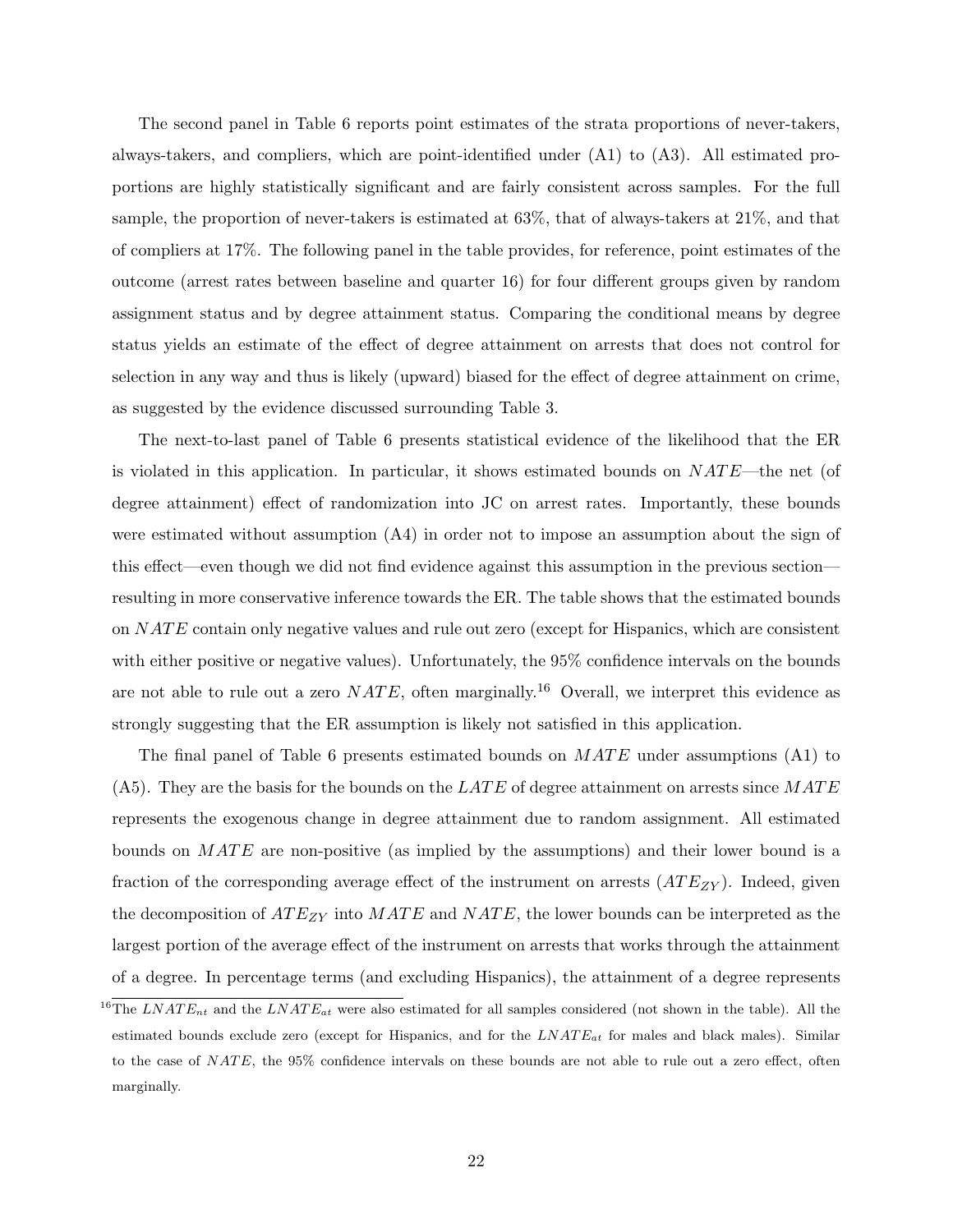at most from 46.7% (for females) to 73.7% (for males) of the total effect of the instrument on arrests.<sup>17</sup> For Hispanics, it is hard to interpret their lower bound on  $MATE$  in his way, since  $ATE_{ZY}$  for this group is positive, albeit statistically insignificant.

Table 7 presents the main results: nonparametric bounds for the  $LATE$  of degree attainment by quarter 8 after randomization on the incidence of arrests between randomization and quarters 16, under assumptions (A1)-(A5). These estimated bounds allow for the violation of the ER assumption, and at the same time control for selection into degree attainment by exploiting the exogenous variation given by the random assignment. The estimated bounds for all groups are non-positive, as implied by our assumptions. For the full sample, the estimated lower bound is −11.8 percentage points, which represents an effect of −32.6% relative to the percentage of individuals arrested in the no-degree-attainment "control" group (presented in the previous to last column). Thus, negative effects larger than that (or −38.3% based on the 95% confidence interval) can be ruled out.<sup>18</sup> This information is relevant for policy purposes. For example, if  $JC$ administrators were to take the necessary steps to increase the effect of JC on degree attainment to 0.50, then, ceteris paribus, JC can be expected to reduce the probability of being arrested by at  $most (0.50)(0.118) = 0.059$ , or about 17\%.<sup>19</sup>

All of the point estimates of the effect of education on crime in Section 1 fall within our bounds for the full sample. Remarkably, even though we use a very different source of exogenous variation and methods, our results are very similar to those found using CSLs when comparing 95% confidence intervals (CI) covering the true effect of education on crime. We interpret this as evidence that our results, as well as those from using CSLs, may indeed be capturing a true causal effect of education on crime. The 95% CI for the percentage effect of one additional year of schooling on arrest rates in LM (2004) is [−32.5%, 2.6%] for males, which is very close to our

<sup>&</sup>lt;sup>17</sup>Note that it would not be correct to expect that the bounds on  $NATE$  and  $MATE$  provided in this table add up to the  $ATE_{ZY}$ . The reason is that they are employing slightly different assumptions. If one looks at the NATE bounds under (A1) to (A5)—which are not shown in the table—they do add up to the  $ATE_{ZY}$ , aside from finite sample corrections performed through the CLR (2013) procedure.

<sup>&</sup>lt;sup>18</sup>It is interesting to relate the results for the full sample to the point-estimated effects of random assignment and participation in JC on arrests in the NJCS. As reported in section 2.2, the percentage reduction in arrests from random assignment (the  $ATE_{ZY}$  or intention-to-treat) is 11.35%, while the corresponding percentage reduction per participant in JC is 15.8%. Clearly, both estimates fall within our estimated bounds for the LATE of degree attainment on arrests. It is important to keep in mind, however, that each of these estimates is for a different treatment and population.

 $19$ Clearly, just as it is the case in studies estimating a LATE, this type of calculations rely on linear extrapolations.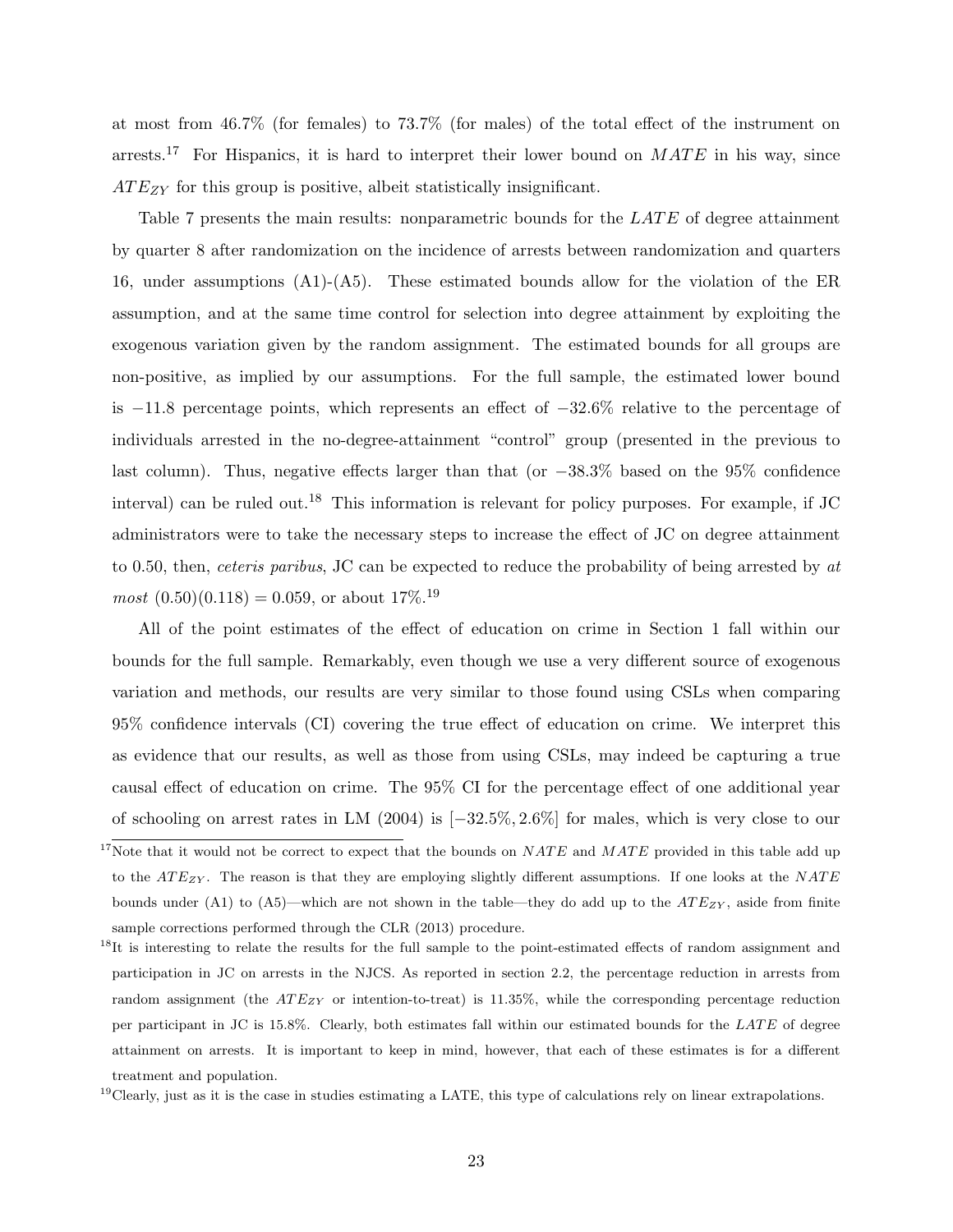|                    | under propunibuono |       | $(11)$ v $(10)$           |            |
|--------------------|--------------------|-------|---------------------------|------------|
|                    |                    |       | Percentage                | Largest    |
|                    | Lower              | Upper | Arrested                  | Percentage |
|                    | Bound              | Bound | in "Control" <sup>a</sup> | Effect     |
| <b>Full Sample</b> | $-0.118$           | 0.000 | 36.23                     | $-32.60$   |
|                    | $[-0.139, 0.000]$  |       |                           |            |
| Males              | $-0.165$           | 0.000 | 48.64                     | $-33.95$   |
|                    | $[-0.193, 0.000]$  |       |                           |            |
| Females            | $-0.043$           | 0.000 | 18.16                     | $-23.63$   |
|                    | $[-0.069, 0.000]$  |       |                           |            |
| <b>Black Males</b> | $-0.214$           | 0.000 | 52.45                     | $-40.80$   |
|                    | $[-0.280, 0.000]$  |       |                           |            |
| White Males        | $-0.139$           | 0.000 | 46.73                     | $-31.48$   |
|                    | $[-0.196, 0.000]$  |       |                           |            |
| Hispanic Males     | $-0.021$           | 0.000 | 42.82                     | $-4.91$    |
|                    | $[-0.213, 0.000]$  |       |                           |            |

Table 7: Bounds on the Local Average Treatment Effect of Attaining a Degree on the Incidence of Arrest under Assumptions (A1) to (A5)

<sup>a</sup> "Control" refers to the group of individuals not attaining a degree. Note: The table shows half-median unbiased estimates of the bounds and 95 percent confidence intervals (in brackets) for the true parameter value based on the method proposed by CLR (2013). See FF-L (2013) for details on its implementation.

95% CI for males of  $[-39.7\%, 0.0\%]$ <sup>20</sup> Moreover, the average number of hours of academic and vocational instruction received while enrolled in JC for those individuals who participated and obtained a degree is 1,448. Considering that a typical high school student receives the equivalent of 1,080 hours of instruction during the school year (Schochet et al., 2001), obtaining a degree in JC is comparable to 1.34 years of schooling. Thus, our results for males suggest a 95% CI on the effect of a one-year increase in schooling on the probability of being arrested of about [−29.6%, 0.0%] (dividing by 1.34), which is slightly tighter than the one in LM (2004). The 95% CI corresponding to the other estimates discussed in Section 1 are: [−34.3%, 0.3%] in Anderson (2014); [−14%, 0.5%] in Hjalmarsson, Holmlund, and Lindquist (2014); and [−35.5%, −0.07%] in Machin, Marie, and Vujić  $(2011).^{21}$ 

Comparing the results by gender, the estimated lower bound on the percentage-point effect for males is about four times that of females. Since females have considerably lower arrest rates than males, the estimated lower bound on their percentage effect is somewhat closer to that of males  $(23.63\% \text{ vs. } 33.95\%).$  This is in line with U.S. evidence from Anderson  $(2014)$ , where percentage

 $^{20}$ We converted the effects in LM's (2004) Table 10 from log-points to percentages, and adjusted the standard errors using the delta method.

 $21$ The confidence intervals are based on percentage effects calculated from the following estimates:  $-10.27$  in Anderson (2014) column 3, Table 4; -0.022 in Hjalmarrson, Holmlund, and Lindquist (2015) column 4, Table 5; -0.212 in Machin Marie, and Vujić (2011), column 5, Table 2.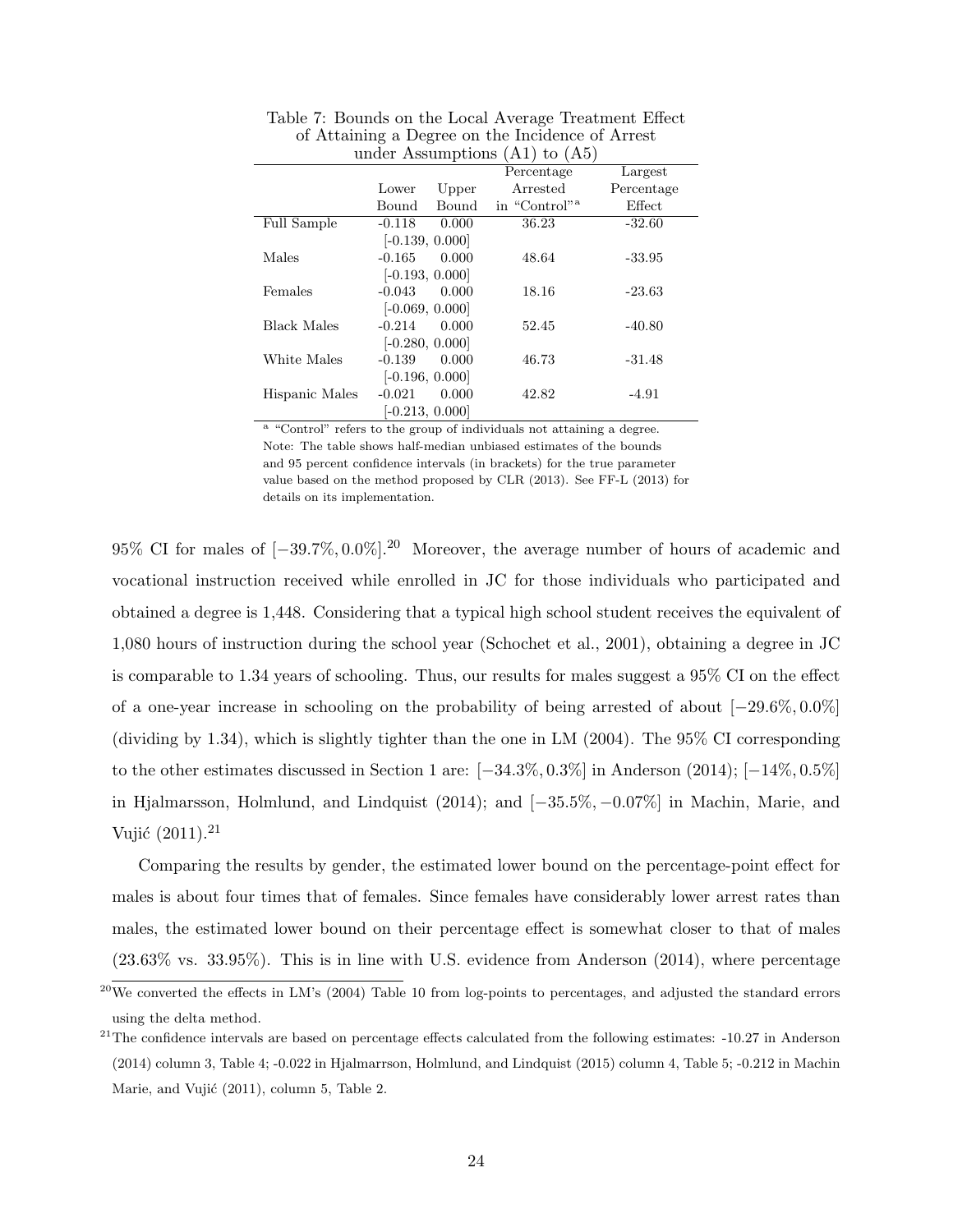effects of CSLs on arrest rates for men are 17%, and a statistically insignificant 10.5% for females. In turning to the results by race/ethnicity, while there is a large degree of overlap among their bounds, there are marked differences in the estimated lower bounds and largest percentage effects for black, white, and Hispanic males. For black and white males, the lower bound shows that there is, respectively, at most, a 21.4 and 13.9 percentage-point reduction in the arrest rate due to the attainment of a degree. These lower bounds are related to a largest percentage effect of −40.80% and  $-29.74\%$ , respectively. The corresponding lower bound on the LATE for Hispanic males is −0.21, implying that, at most, degree attainment reduces their arrests by only 4.91%. In line with the previous discussions about Hispanics in the NJCS data, their estimated bounds are very imprecisely estimated (at least relative to the other samples). Lastly, while it is not possible to conclude from these results that the effect is larger for blacks than whites (or even Hispanics), the fact that the estimated lower bound is much larger (in absolute value) for blacks than for whites is consistent with the finding in LM (2004) that the effect of schooling on crime reduction is larger for blacks.

Table 8 presents nonparametric bounds estimates on LATE of degree attainment on arrests under assumptions  $(A1)$ - $(A5)$ . Each vertical panel shows the bounds estimates for a different specification of either the treatment or the outcome variable. The first three vertical panels break down the degree attainment variable into individuals that earn at least each one of its components in turn: high school (HS), general educational development (GED), and vocational (VOC) degree. We explore the potential heterogeneity of the results along this dimension given the widely documented non-equivalency of HS and GED degrees in what pertains to their financial returns (e.g., Heckman and LaFontaine,  $2006$ ,  $2010$ ).<sup>22</sup> It is important to keep two points in mind. The first is that the sample sizes become smaller when considering the attainment of at least one particular type of degree.<sup>23</sup> In fact, we had difficulty obtaining sensible estimates of the bounds for Hispanics, the smallest group of the six. The second is that, just as it was the case with the bounds for the race and ethnic groups, the bounds across types of degrees largely overlap with each other. As a result, we resort to providing a suggestive comparison based on the largest percentage effect computed

 $^{22}$ We are not aware of similar comparisons between VOC degrees (of the type offered by JC) with HS or GED degrees in terms of their financial returns. However, studies using the NJCS typically report that the effect of JC on weekly earnings is similar to the effect of one year of regular high school (e.g., Schochet et al., 2001; Flores et al., 2012).

 $^{23}$ We considered defining the degree attainment variables to reflect only the attainment of a given degree, but the resulting sample sizes are considerably small. This is due to the fact that, within JC, the typical student achieves more than one degree.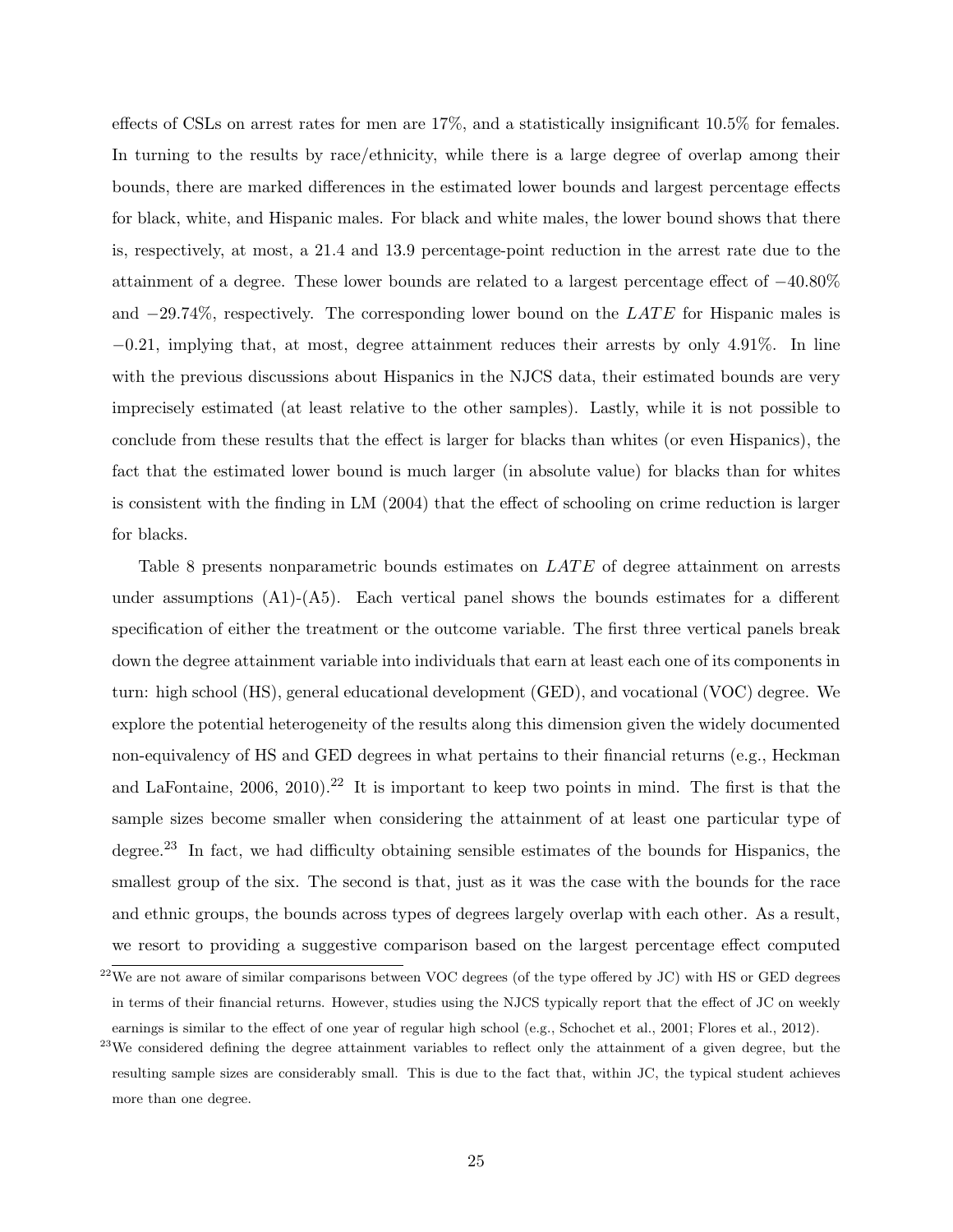based on the lower bound and the percentage of arrests in the corresponding control groups, as in Table 7.

The first vertical panel reports estimated bounds for the LATE of HS degree attainment. For the full sample, the largest percentage effect from HS attainment is a reduction in arrests that is almost 60 percent higher than the one reported in Table 7 (for any degree type). For the other groups, the largest percentage effect from HS attainment is similarly larger relative to any degree type. Conversely, the estimated bounds for the  $LATE$  of GED degree attainment have the largest percentage effects that are fairly similar to the results from any degree attained.<sup>24</sup> The third vertical panel presents estimated bounds for the  $LATE$  of VOC degree attainment, which have the largest percentage effects that are in between those of HS and any degree attainment.<sup>25</sup> Thus, there seems to be some suggestive evidence that the arrest reducing effects of degree attainment are largest for HS degree, followed by VOC and GED degrees, although we remark that the estimated bounds on the effects from different degrees attained largely overlap.

 $^{24}$ The exception is females, for whom the largest percentage effect from GED is about half of that for any degree attained.

 $^{25}$ The exception is again females, whose largest percentage effect from VOC is about the same as that for any degree attained.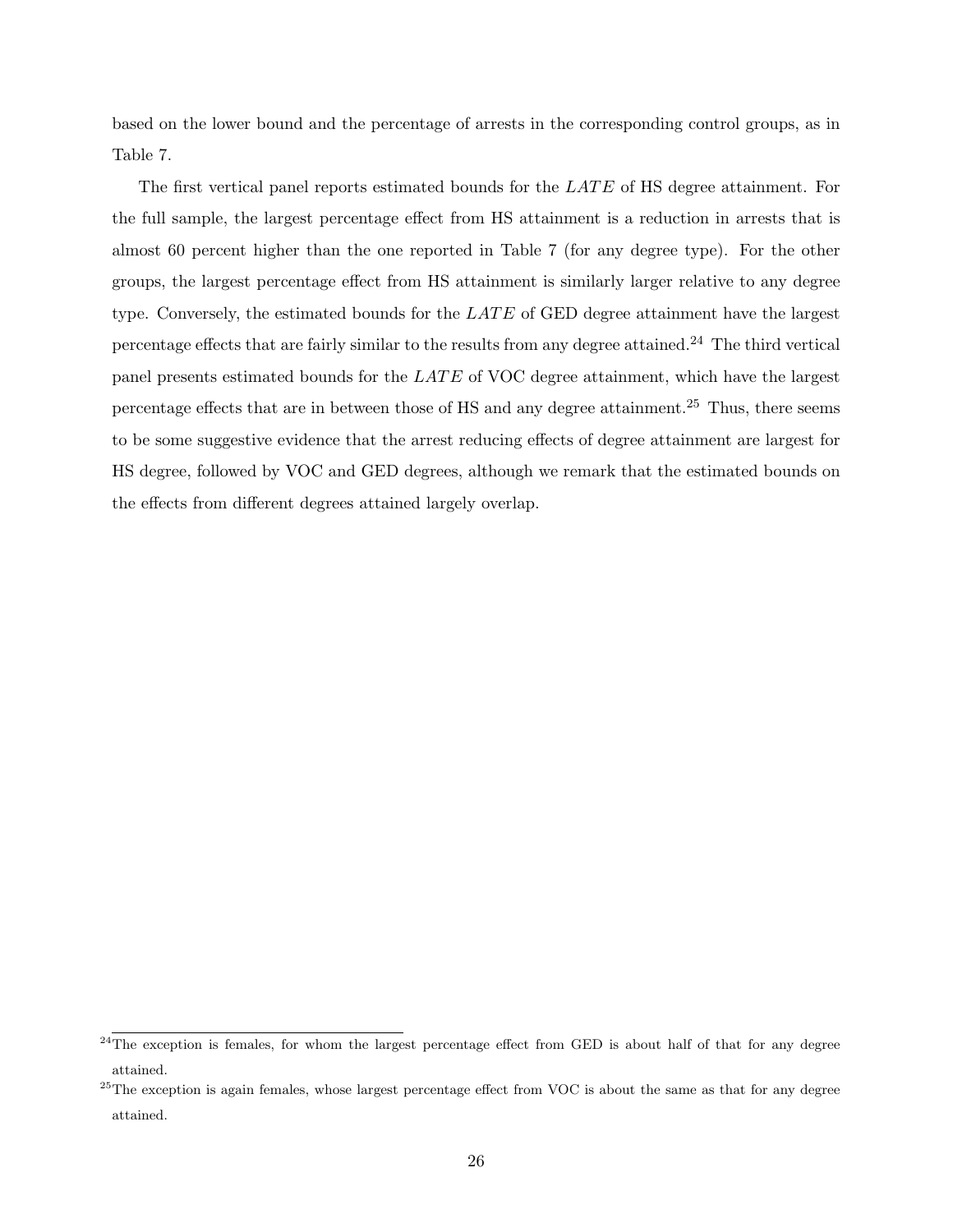|                    |                   | $HS$ Degree - $Q1-Q16$ |            |                   | GED Degree - Q1-Q16 |            |                   | $VOC$ Degree - $Q1-Q16$ |            |                   | Any Degree - Q9-Q16 |                          |
|--------------------|-------------------|------------------------|------------|-------------------|---------------------|------------|-------------------|-------------------------|------------|-------------------|---------------------|--------------------------|
|                    |                   |                        | Largest    |                   |                     | Largest    |                   |                         | Largest    |                   |                     | $\operatorname{Largest}$ |
|                    | Lower             | Upper                  | Percentage | Lower             | Upper               | Percentage | Lower             | Upper                   | Percentage | Lower             | Upper               | Percentage               |
|                    | Bound             | Bound                  | Effect     | Bound             | Bound               | Effect     | Bound             | Bound                   | Effect     | Bound             | Bound               | Effect                   |
| Full Sample        | $-0.180$ 0.000    |                        | $-51.84$   | $-0.096$          | 0.000               | $-28.20$   | $-0.130$          | 0.000                   | $-38.38$   | $-0.077$          | 0.000               | $-35.22$                 |
|                    | $[-0.209, 0.000]$ |                        |            | $[-0.121, 0.000]$ |                     |            |                   | $[-0.157, 0.000]$       |            | $[-0.095, 0.000]$ |                     |                          |
| Males              | $-0.254$ 0.000    |                        | $-55.05$   | $-0.144$          | 0.000               | $-31.17$   | $-0.177$          | 0.000                   | $-38.96$   | $-0.111$          | 0.000               | $-36.75$                 |
|                    | $[-0.298, 0.000]$ |                        |            | $[-0.178, 0.000]$ |                     |            |                   | $[-0.216, 0.000]$       |            | $[-0.144, 0.000]$ |                     |                          |
| Females            | $-0.066$ 0.000    |                        | $-36.09$   | $-0.019$          | 0.000               | $-10.95$   | $-0.036$          | 0.000                   | $-20.44$   | $-0.018$          | 0.000               | $-18.54$                 |
|                    | $[-0.101, 0.000]$ |                        |            | $[-0.068, 0.000]$ |                     |            | $[-0.088, 0.000]$ |                         |            | $[-0.042, 0.000]$ |                     |                          |
| <b>Black Males</b> | $-0.341$ 0.000    |                        | $-69.48$   | $-0.187$          | 0.000               | $-37.88$   | $-0.243$          | 0.000                   | $-50.52$   | $-0.120$          | 0.000               | $-35.58$                 |
|                    | $[-0.399, 0.000]$ |                        |            | $[-0.261, 0.000]$ |                     |            | $[-0.299, 0.000]$ |                         |            | $[-0.192, 0.000]$ |                     |                          |
| White Males        | $-0.231$ 0.000    |                        | $-51.05$   | $-0.127$          | 0.000               | $-28.22$   | 0.141             | 0.000                   | $-31.45$   | 0.093             | 0.000               | $-33.23$                 |
|                    | $[-0.312, 0.000]$ |                        |            | $[-0.188, 0.000]$ |                     |            |                   | $[-0.219, 0.000]$       |            | $[-0.142, 0.000]$ |                     |                          |
| Hispanic Males     |                   |                        |            |                   |                     |            |                   |                         |            |                   |                     |                          |

Note: The table shows half-median unbiased estimates of the bounds and 95 percent confidence intervals (in brackets) for the true parameter value based on the method

Note: The table shows half-median unbiased estimates of the bounds and 95 percent confidence intervals (in brackets) for the true parameter value based on the method

proposed by CLR (2013). See FF-L (2013) for details on its implementation.

proposed by CLR (2013). See FF-L (2013) for details on its implementation.

Table 8: Bounds on the Local Average Treatment Effect of Attaining Different Degrees Table 8: Bounds on the Local Average Treatment Effect of Attaining Different Degrees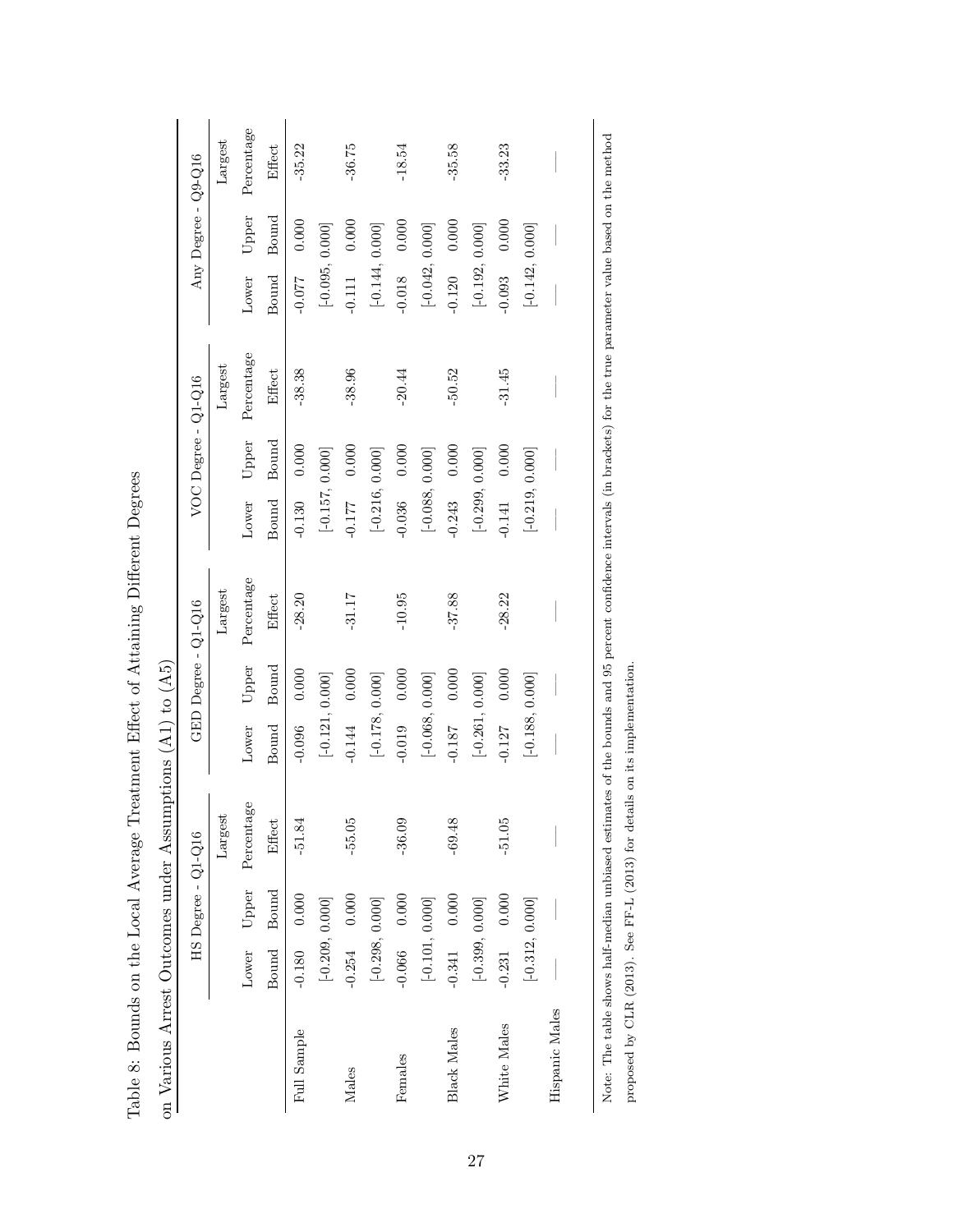The last vertical panel of Table 8 presents estimated bounds for any degree attained redefining the outcome to be measured as arrests between quarters 9 and 16, instead of during all 16 quarters after randomization. The reason to consider this alternative measurement of the outcome is to indirectly address potential concerns of "reverse causality", as discussed in section 2.3. More specifically, while in our baseline results the measurement of the outcome overlaps in timing with the measurement of the attainment of the degree, in the current analysis the measurement of the treatment precedes that of the outcome. One of the reasons for not employing the current definition of the outcome as the baseline measure is that considering only a two year window after degree attainment, it results in a relatively small proportions of arrests, and a correspondingly small effect of randomization on arrests.<sup>26</sup> Looking at the estimated bounds on the percentage-point effects, it is evident that they largely overlap with the bounds in Table 7, while the lower bounds are smaller in absolute value. However, when we consider the largest percentage effects that take into consideration the lower arrest incidence in the two last years of the NJCS, they are very similar to the baseline results in Table 7. We interpret this similarity in results as suggestive evidence that the baseline results are not being driven by "reverse causality", that is, by the occurrence of arrests that prevent the attainment of a degree.

#### 5 Conclusion

We analyze the causal effect of attaining a high school, GED, or vocational degree on arrests, focusing on a nationally representative group of disadvantaged youth in the U.S. A number of recent studies analyzing the causal effect of education on crime have employed changes in compulsory schooling laws—a natural experiment—as an instrumental variable for educational attainment. We employ the randomization into the Job Corps program within the National Job Corps Study as a source of exogenous variability in educational attainment. Instead of employing traditional instrumental variables estimators, we construct bounds on the causal effect of interest under relatively weak assumptions that do not require the exclusion restriction (the instrument having an impact on crime only through educational attainment) to hold.

Our main finding is that, despite the different assumptions, methods, and source of exogenous variation we exploit, our results are fairly consistent with the previous estimates of the causal effect

 $^{26}$ In fact, Schochet et al. (2001) reports that the effects of random assignment and JC participation on arrests from quarter 9 to 16 are much smaller than those from randomization to quarter 8. They interpret this as evidence that the incapacitation effect of the JC program on arrests is significant.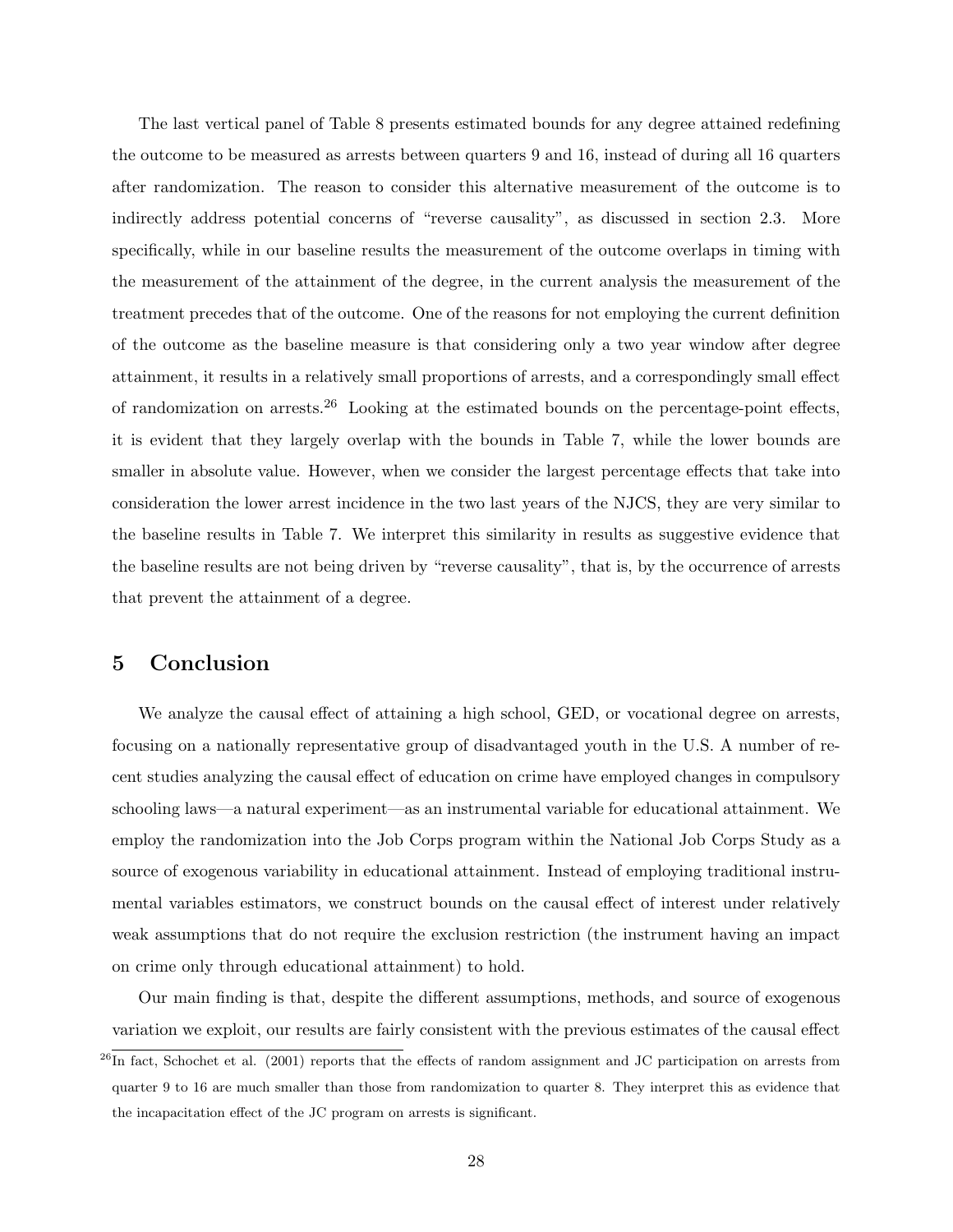of education on crime based on compulsory schooling laws. We interpret this as suggestive evidence that our estimated bounds and the results of those studies indeed capture a true causal effect of education on crime. However, further research is needed since, unfortunately, our estimated bounds and the 95% confidence intervals in studies using compulsory schooling laws remain relatively wide, and in many cases are not able to exclude a zero effect. This is particularly the case for females because their arrest rates—and very likely also their effects—are substantially lower than those of males. The heterogeneity in our estimated lower bounds for blacks, whites, and Hispanics suggests that there may be considerable differences in the effect of education on arrest rates among these groups. Similarly, based on the heterogeneity in our estimated lower bounds for the effects of different types of degrees attained (high school, GED, and vocational), there is suggestive evidence that the attainment of a high school degree may have higher arrest-reducing effects, followed by vocational and GED degrees. Taking at face value the suggestive results on the arrest effects of the attainment of different degrees, along with the evidence on the larger financial returns of a high school degree relative to a GED degree (Heckman and LaFontaine, 2006, 2010), a case could be made for modifying the Job Corps program to de-emphasize the attainment of GED in favor of high school degrees.

Lastly, our analysis illustrates the implementation of the nonparametric bounds for local average treatment effects using an invalid instrumental variable developed in Flores and Flores-Lagunes (2013). A particularly attractive feature of this method is the possibility to estimate the effects of a treatment of interest by employing the random assignment from an unrelated existing experiment as a potentially invalid instrumental variable, as illustrated in the present study.

#### References

- [1] Anderson, D.M. (2014). "In School and Out of Trouble? The Minimum Dropout Age and Juvenile Crime", Review of Economics and Statistics, 96 (2): 318–331.
- [2] Angrist, J.D., Imbens, G.W., and Rubin D.B. (1996). "Identification of Causal Effects Using Instrumental Variables", Journal of the American Statistical Association, 91 (434): 444–455.
- [3] Aizer, A. and Doyle J.J. (2015). "Juvenile Incarceration, Human Capital, and Future Crime: Evidence from Randomly Assigned Judges", Quarterly Journal of Economics, 759–804.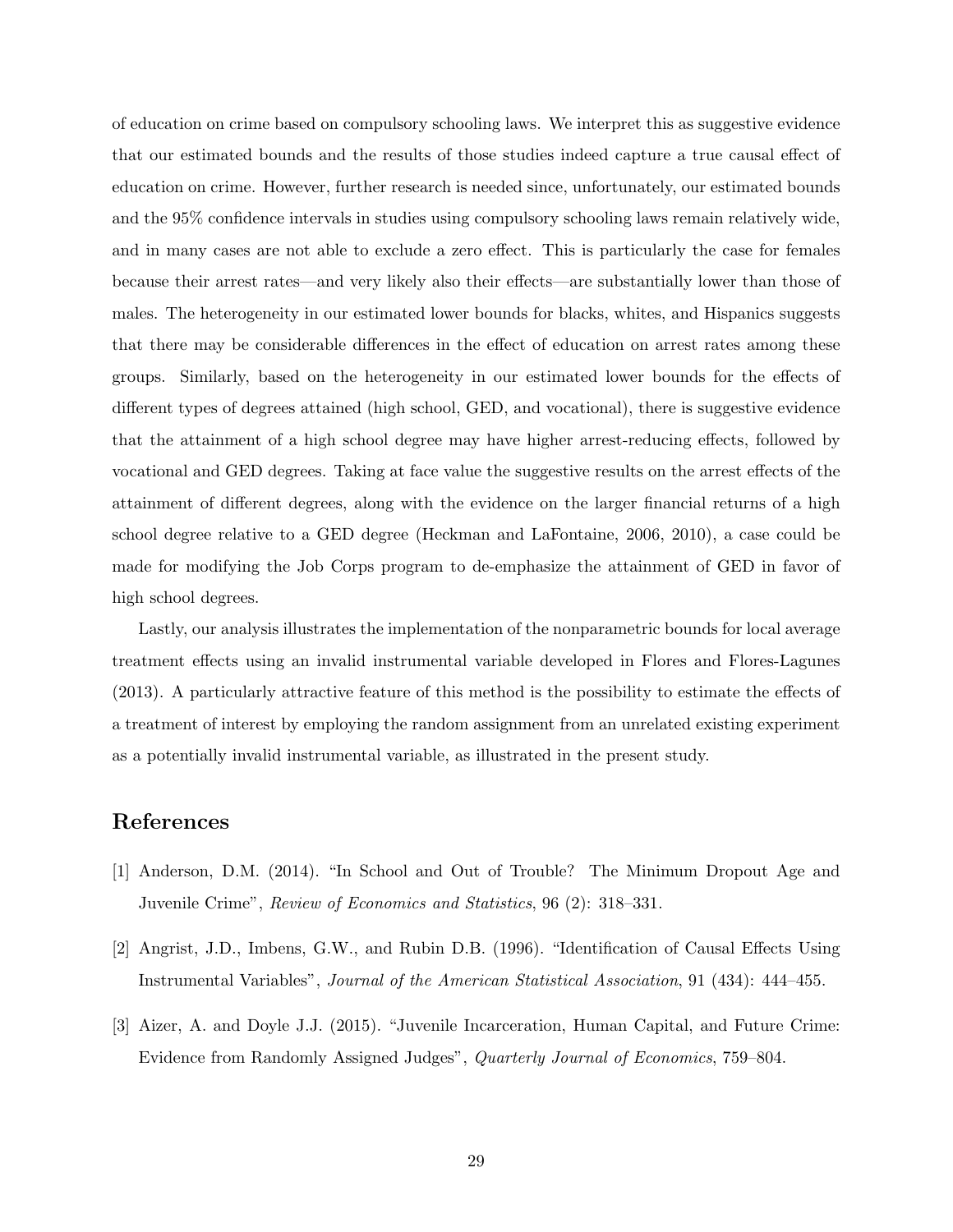- [4] Bampasidou, M., Flores, C.A., Flores-Lagunes, A., and Parisian, D.J. (2014). "The Role of Degree Attainment in the Differential Impact of Job Corps on Adolescents and Young Adults", Research in Labor Economics, 40: 113–156.
- [5] Blanco, G., Flores, C.A., and Flores-Lagunes, A. (2013). "Bounds on Average and Quantile Treatment Effects of Job Corps Training on Wages", Journal of Human Resources, 48 (3): 659–701.
- [6] Chen, X. and Flores, C.A. (2015). "Bounds on Treatment Effects in the Presence of Sample Selection and Noncompliance: The Wage Effects of Job Corps", Journal of Business and Economic Statistics, 33 (4): 523–540.
- [7] Chernozhukov, V., Lee, S., and Rosen, A. (2013). "Intersection Bounds: Estimation and Inference" Econometrica, 81 (2): 667–737.
- [8] Cox, R. (2010). "Crime, Incarceration, and Employment in Light of the Great Recession", Review of Black Political Economy, 37 (3-4): 283–294.
- [9] Eren, O. and Ozbeklik, S. (2013). "Who Benefits from JobCorps? A Distributional Analysis of an Active Labor Market Program", Journal of Applied Econometrics, 29: 586-611.
- [10] Flores, C.A., Flores-Lagunes, A., Gonzalez, A., and Neumann, T. (2010). "Estimating the Effects of Length of Exposure to Instruction in a Training Program: The Case of Job Corps ", Review of Economics and Statistics, 94 (1): 153–171.
- [11] Flores, C.A. and Flores-Lagunes, A. (2010). "Nonparametric Partial Identification of Causal Net and Mechanism Average Treatment Effects", working paper, California Polytechnic and State University at San Luis Obispo.
- [12] Flores, C.A. and Flores-Lagunes, A. (2013). "Partial Identification of Local Average Treatment Effects With an Invalid Instrument", Journal of Business and Economic Statistics, 31 (4): 534– 545.
- [13] Flores-Lagunes, A., Gonzalez, A., and Neumann, T. (2010). "Learning but not Earning? The Impact of Job Corps Training on Hispanic Youtht", Economic Inquiry, 48 (3): 651–667.
- [14] Heckman, J.J. and LaFontaine, P.A. (2006). "Bias-Corrected Estimates of GED Returns", Journal of Labor Economics, 24 (3): 661–700.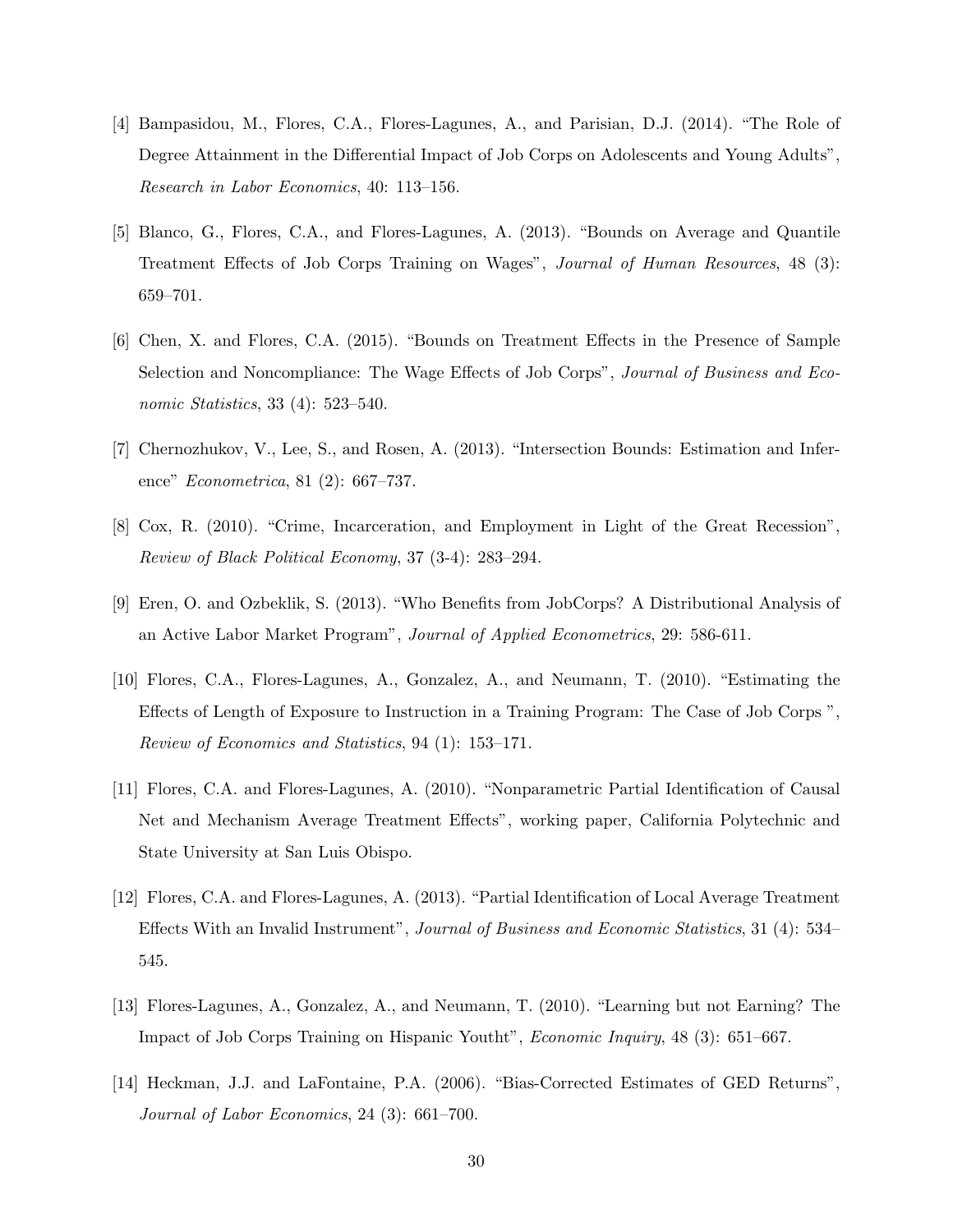- [15] Heckman, J.J. and LaFontaine, P.A. (2010). "The American High School Graduation Rate: Trends and Levels", Review of Economics and Statistics, 92 (22): 244–262.
- [16] Hirano, K. and Porter, J.R. (2012). "Impossibility Results for Nondifferentiable Functionals", Econometrica, 80 (4): 1769–1790.
- [17] Hjalmarrson, R., Holmlund, H., and Lindquist, M.J. (2015). "The Effect of Education on Criminal Convictions and Incarceration: Causal Evidence from Micro-data", Economic Journal, 125: 1290–1326.
- [18] Imbens, G.W. and Angrist, J.D. (1994). "Identification and Estimation of Local Average Treatment Effects", Econometrica, 62 (2): 467–475.
- [19] Imbens, G.W. and Manski, C.F. (2004). "Confidence Intervals for Partially Identified Parameters", Econometrica, 72 (6): 1845–1857.
- [20] Kearney, M.S., Harris, B.H., Jácome, E. and Parker, L. (2014). Ten Economic Facts about Crime and Incarceration in the United States, Washington, DC: The Hamilton Project– Brookings Institution.
- [21] Lang, K. and Kropp, D. (1986). "Human Capital Versus Sorting: The Effects of Compulsory Attendance Laws", Quarterly Journal of Economics, 101 (3): 609-624.
- [22] Lee, D.S. (2009). "Training, Wages, and Sample Selection: Estimating Sharp Bounds on Treatment Effects", Review of Economic Studies, 76 (3): 1070-1102.
- [23] Lochner, L. (2011). "Education Policy and Crime" in Cook, P.J., Ludwig, J., and McCrary, J. (eds.) Controlling Crime: Strategies and Tradeoffs, Chicago: University of Chicago Press for NBER.
- [24] Lochner, L. and Moretti, E. (2004). "The Effect of Education on Crime: Evidence from Prison Inmates, Arrests and Self-reports", American Economic Review, 94 (1): 155-189.
- [25] Machin, S., Marie, O., and Vujić, S. (2011). "The Crime Reducing Effect of Education", Economic Journal, 121 (552): 463–484.
- [26] Needels, K. and Burghardt, J. (2000). National Job Corps Study: Telling It Straight: How Well Do Self-Reported Interview Data Measure Criminal Justice System Involvement?, Princeton, NJ: Mathematica Policy Research, Inc.